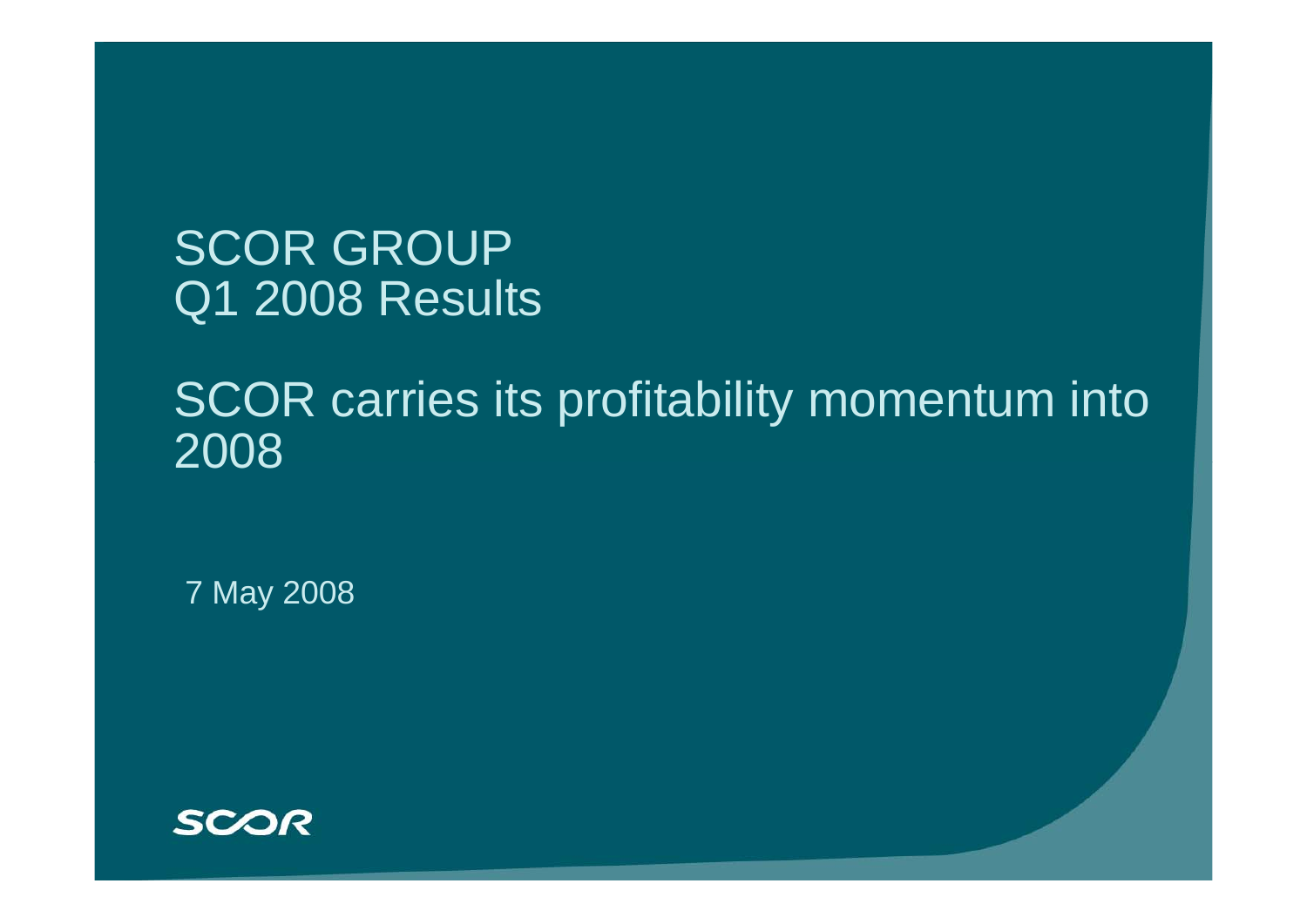#### **Notice**

Certain statements contained in this presentation are forward-looking statements, of necessity provisional, that are based on risks and uncertainties that could cause actual results, performance or events to differ materially from those in such statements.

Additional information regarding risks and uncertainties is set forth in the **2007**  annual report of the company.

The Group's financial information is prepared on the basis of IFRS and interpretations issued and approved by the European Union.

The presented accounts for Q1 2008 results are unaudited and include full consolidation of Converium and Revios.

The pro-forma financial information as of 31 March 2007 is unaudited and presented to illustrate the effect on the Group's income statement of the Converium acquisition as if the acquisition had taken place on 1st January 2007.

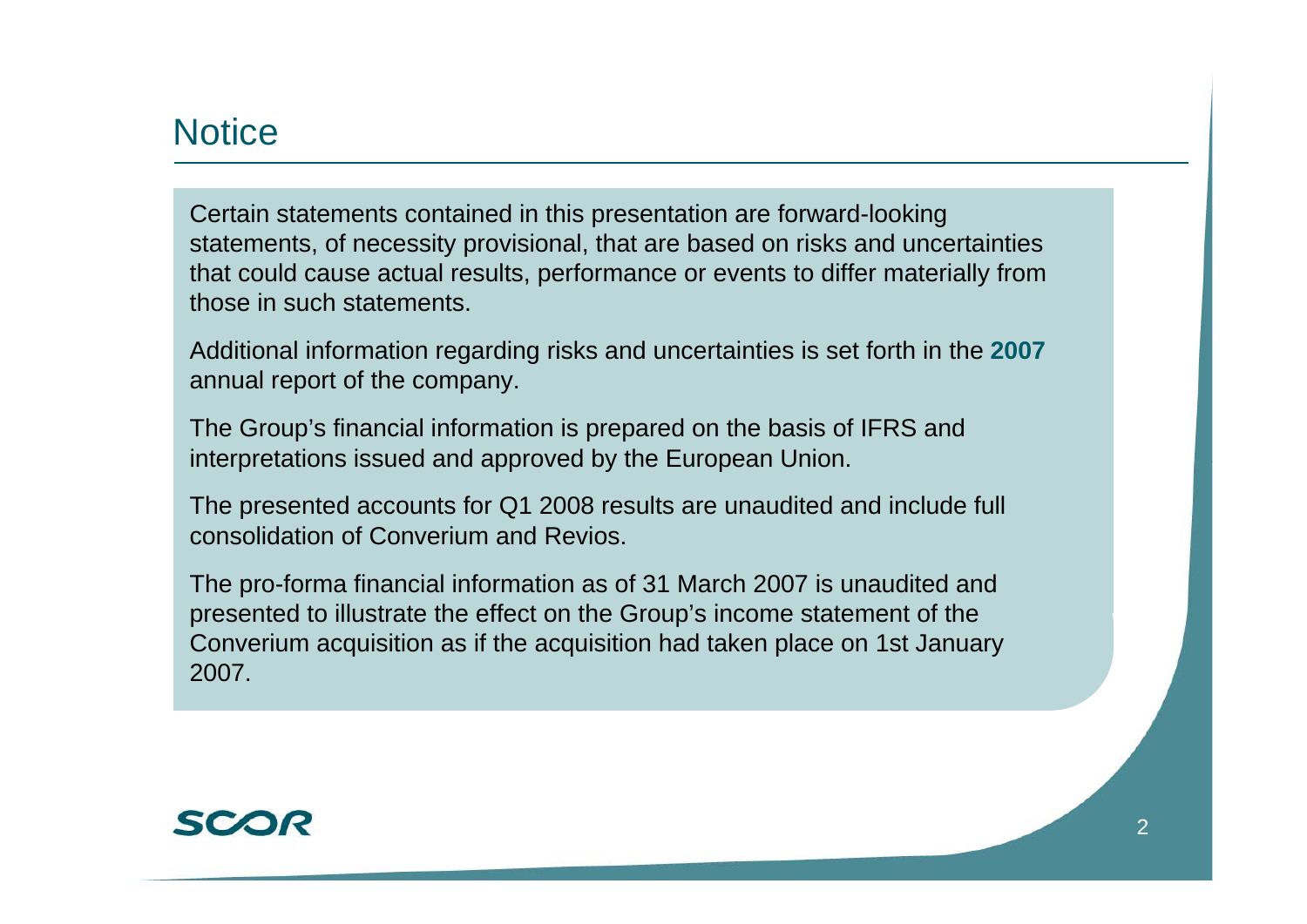#### SCOR well on track – Key achievements and events in the first quarter of 2008

- $\mathcal{L}_{\mathcal{A}}$  **Reinforces and expands the franchise**
	- ×. Recorded excellent 2008 January & April Non-Life renewals, demonstrating the successful integration of Converium
	- × Increased local presence in markets with short or mid-term potential for profitable growth (new office in South Africa, final approval to start operating a P&C branch in China received, approval as admitted reinsurer in Brazil)
- $\mathcal{L}_{\mathcal{A}}$  **Strong ERM and capital shield strategy are fully in place**
	- г Entered fully collateralized US\$ 100 million and  $\epsilon$  36 million mortality risk swap
	- $\mathcal{C}^{\mathcal{A}}$ Placed a tailored and comprehensive retro program in the market
	- $\overline{\phantom{a}}$ Confirmed limited exposures to monoliners and subprime
- $\mathcal{L}_{\mathcal{A}}$  **Confirms the successful consolidation of Revios and Converium**
	- n. Implemented a pioneer organization with 6 hubs (Paris, Zurich, London, Cologne, New York, Singapore)
	- г Made strong progress in implementing one IT system and common tools across all entities
- $\mathcal{L}_{\mathcal{A}}$  **Resolves key legacy matters**
	- $\Box$ ■ Settled Converium class action – expected no P&L impact, only impact on Goodwill
	- $\overline{\phantom{a}}$  Reached an agreement with Groupama regarding the definitive amount of a guarantee relating to the acquisition of SOREMA by SCOR in 2001, at the time the reinsurance subsidiary of Groupama

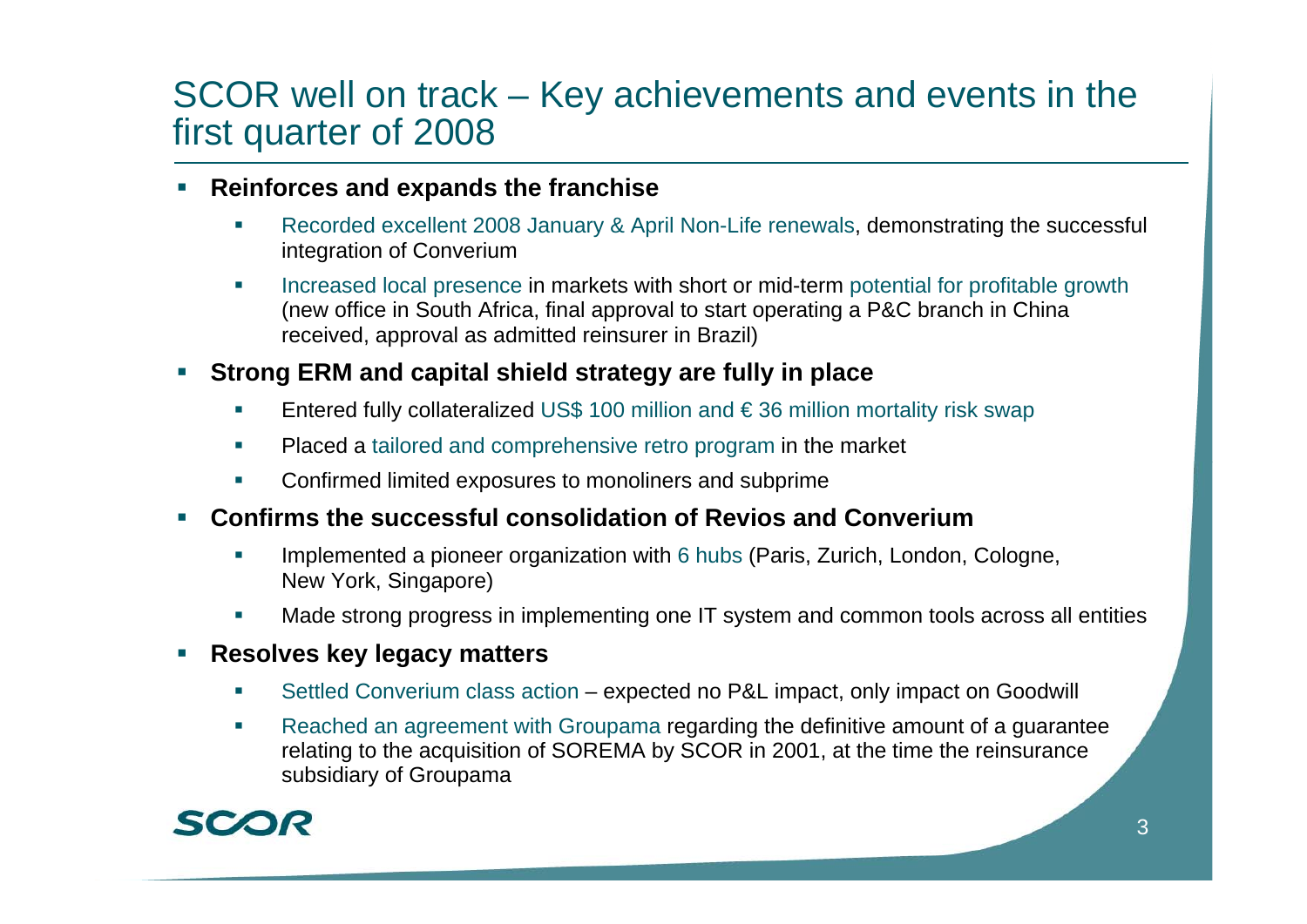# Q1 2008 published results – Key highlights

- **Annualized return on equity (ROE) reaches 14.6% - continuing strong contribution from business segments**
	- $\overline{\mathcal{M}}$ Top-line performance with gross written premiums at almost  $\epsilon$  1.4 billion, up 30% compared to published Q1 2007
	- $\mathbf{r}$ Strong net income year-to-date at  $\in$  124 million (EPS at  $\in$  0.69), up 63% compared to first three months of 2007 (up 46% on a proforma basis), supported by reactivation of US deferred tax assets by € 44 million
	- $\mathcal{L}_{\mathcal{A}}$  Solid twin-engines performance: Non-Life combined ratio of 98.8%, Life operating margin of 7.9%
- $\mathcal{L}_{\mathcal{A}}$  **Strong capital position maintained with shareholders' equity at € 3.6 billion**
	- $\mathcal{L}_{\mathcal{A}}$ Book value per share stands at  $\epsilon$  19.8, impacted by adverse foreign exchange
	- П Cautious investment approach maintained – cash reaches  $\epsilon$  2.8 billion
- **Important resolution of key legacy matters: Converium class action and recoverable from Groupama**
	- $\overline{\mathcal{M}}$ Class action settled for  $\epsilon$  74 million (pre-tax and pre-D&O recoveries) – resulting in goodwill increase of € 35 million - no impact on current earning
	- $\overline{\mathcal{M}}$  Recovery of guarantee related to SOREMA acquisition from Groupama € 7 million negative net impact to current earning, compensated by ability to invest  $\epsilon$  240 million cash on June 1st, 2008

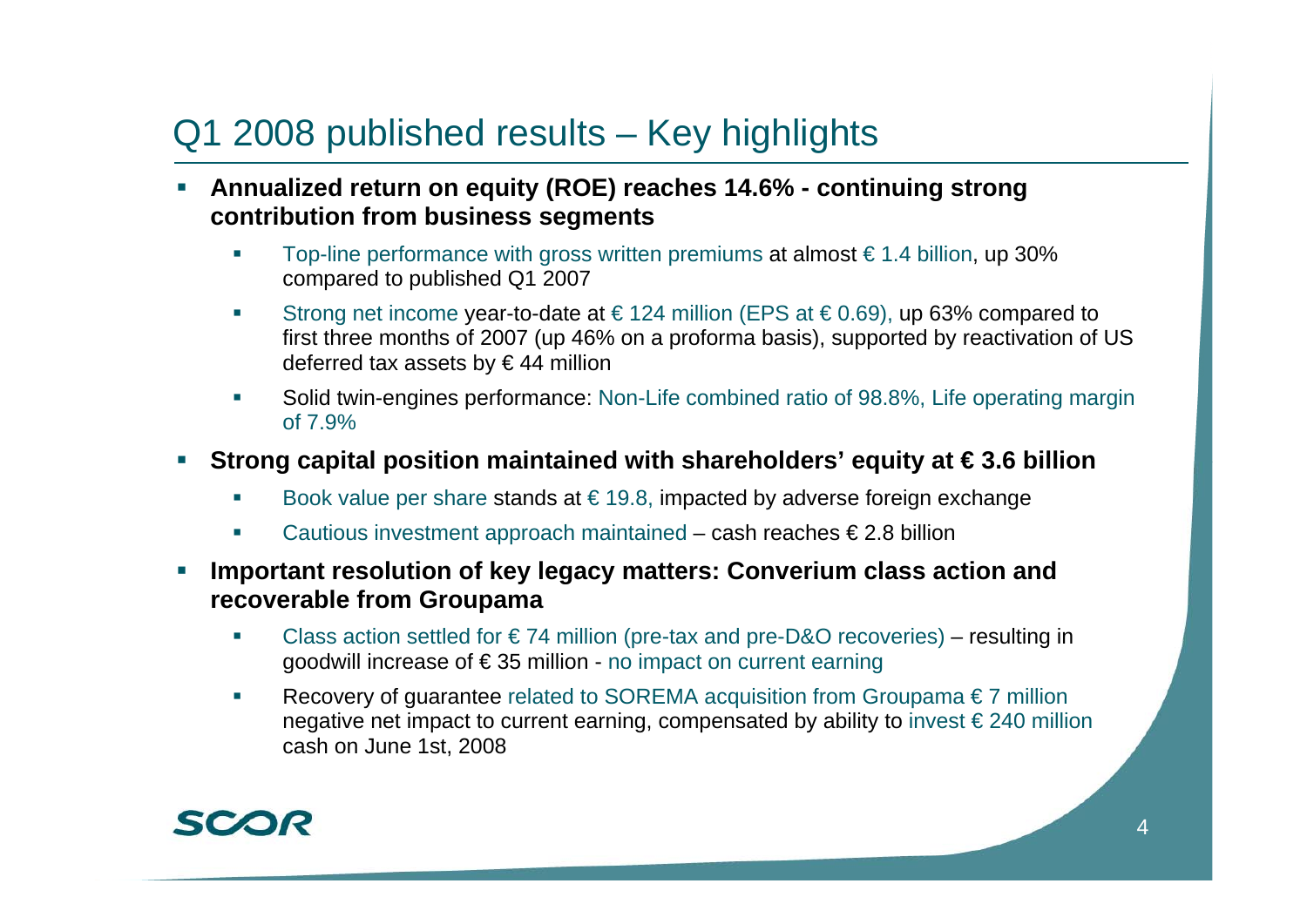#### SCOR realizes strong net income in Q1 2008 – up 63% in challenging financial environment

| in $\epsilon$ m                                           | $Q1 2008^{1}$ | $Q1 2007^{2}$ | <b>Variation</b> | Q1 2007<br>proforma <sup>3)</sup> | <b>Variation</b> | <b>Variation</b><br>at constant<br>exchange rate |
|-----------------------------------------------------------|---------------|---------------|------------------|-----------------------------------|------------------|--------------------------------------------------|
| <b>Gross written premiums</b>                             | 1 3 5 3       | 1 0 4 0       | $+30.1%$         | 1 4 2 5                           | $-5.1%$          | $-0.6%$                                          |
| Net earned premiums                                       | 1 2 2 3       | 895           | $+36.6%$         | 1 2 6 3                           | $-3.2%$          | $+2.9%$                                          |
| <b>Operating income</b>                                   | 115           | 127           | $-9.4%$          | 140                               | $-17.9%$         | $-12.1%$                                         |
| <b>Net income</b>                                         | 124           | 76            | $+63.2%$         | 85                                | +45.9%           | $+63.5%$                                         |
| <b>Investment income</b> (gross of expenses)              | 152           | 168           | $-9.5%$          | 202                               | $-24.8%$         | $-20.3%$                                         |
| <b>Total</b><br><b>Investment yield</b> (net of expenses) | 3.0%          | 4.6%          | $-1.6$ pts       | 3.9%                              | $-0.9$ pts       |                                                  |
| <b>ROE</b>                                                | 14.6%         | 14.0%         | $+0.6$ pts       | 10.0%                             | $+4.6$ pts       |                                                  |
| $EPS$ ( $\bigoplus$                                       | 0.69          | 0.66          | $+4.5%$          | 0.47                              | +46.8%           |                                                  |
| Book value per share                                      | 19.84         | 20.03         | $-0.9%$          | 19.85                             | $-0.1%$          |                                                  |
| <b>Operating cash flow</b>                                | 53            | $116^{4}$     | $-54.3%$         |                                   |                  |                                                  |
|                                                           |               |               |                  |                                   |                  |                                                  |
| <b>Gross written premiums</b><br><b>P&amp;C</b>           | 736           | 474           | $+55.3%$         | 791                               | $-7.0%$          | $-2.2%$                                          |
| <b>Combined ratio</b>                                     | 98.8%         | 97.7%         | $+1.1$ pts       | 102.7%                            | $-3.9$ pts       |                                                  |

**Life**

| Gross written premiums | 617  | 566  | $+9%$      | 634  | $-2.7%$ |
|------------------------|------|------|------------|------|---------|
| Life operating margin  | 7.9% | 7.8% | $+0.1$ pts | 7.9% | $+0$ pt |

*1) Unaudited accounts; full consolidation of Revios and Converium*

*2) Unaudited published accounts*



- *3) Unaudited accounts; illustrate the effect on the Group's income statement of the Converium acquisition as if the acquisition had taken place on 1st January 2007*
- *4) Amounts in prior year operating cash flow has been reclassified between categories within the cash flow statement to align definitions across the SCOR Group*

*+1.4%*

 *2.7%*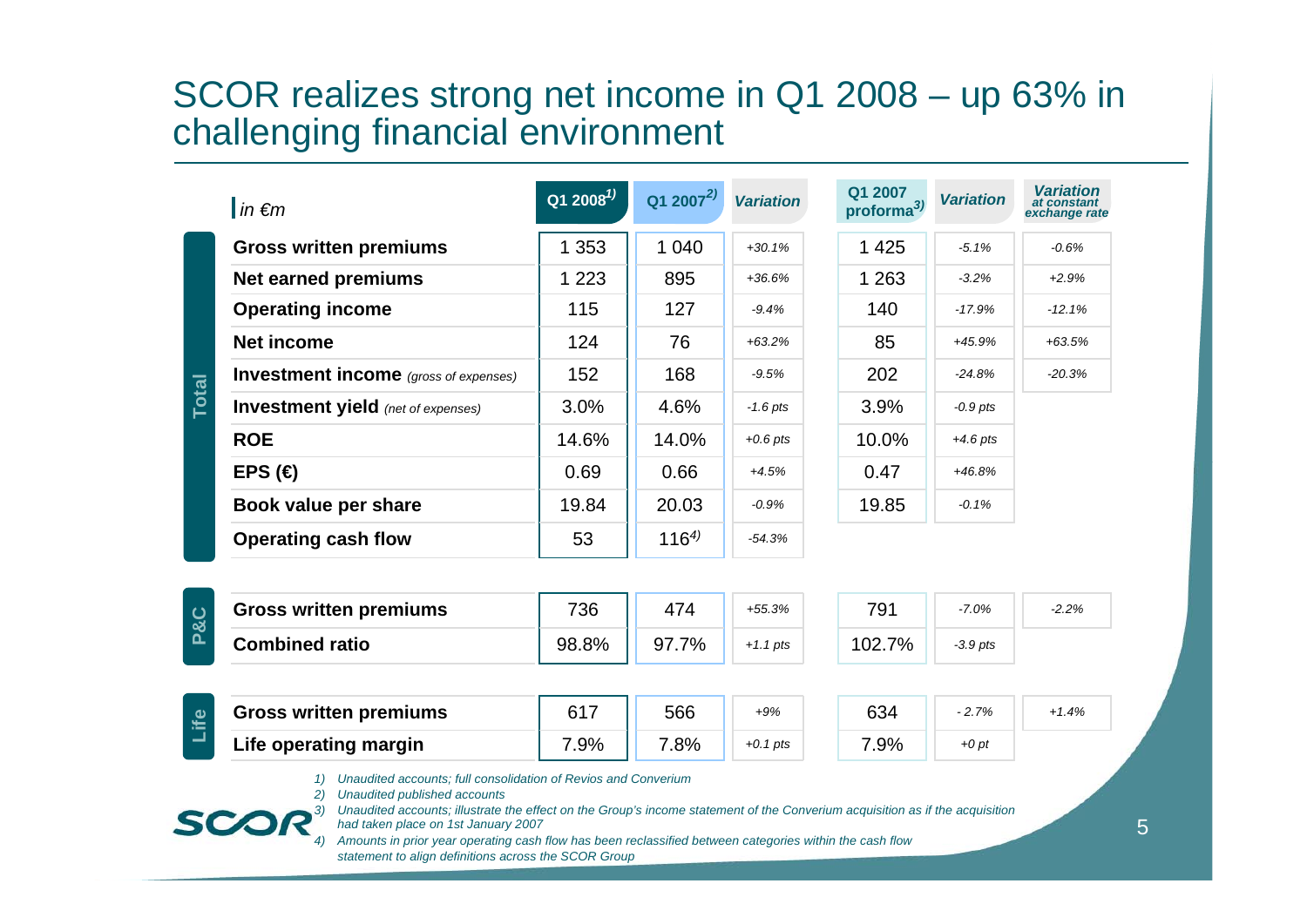#### Non-Life: Combined ratio at 98.8% despite above-average nat cat activity



#### SCO

*1) At current exchange rates*

*2) Unaudited accounts; illustrate the effect on the Group's income statement of the Converium acquisition as if the acquisition had taken place on 1st January 2007*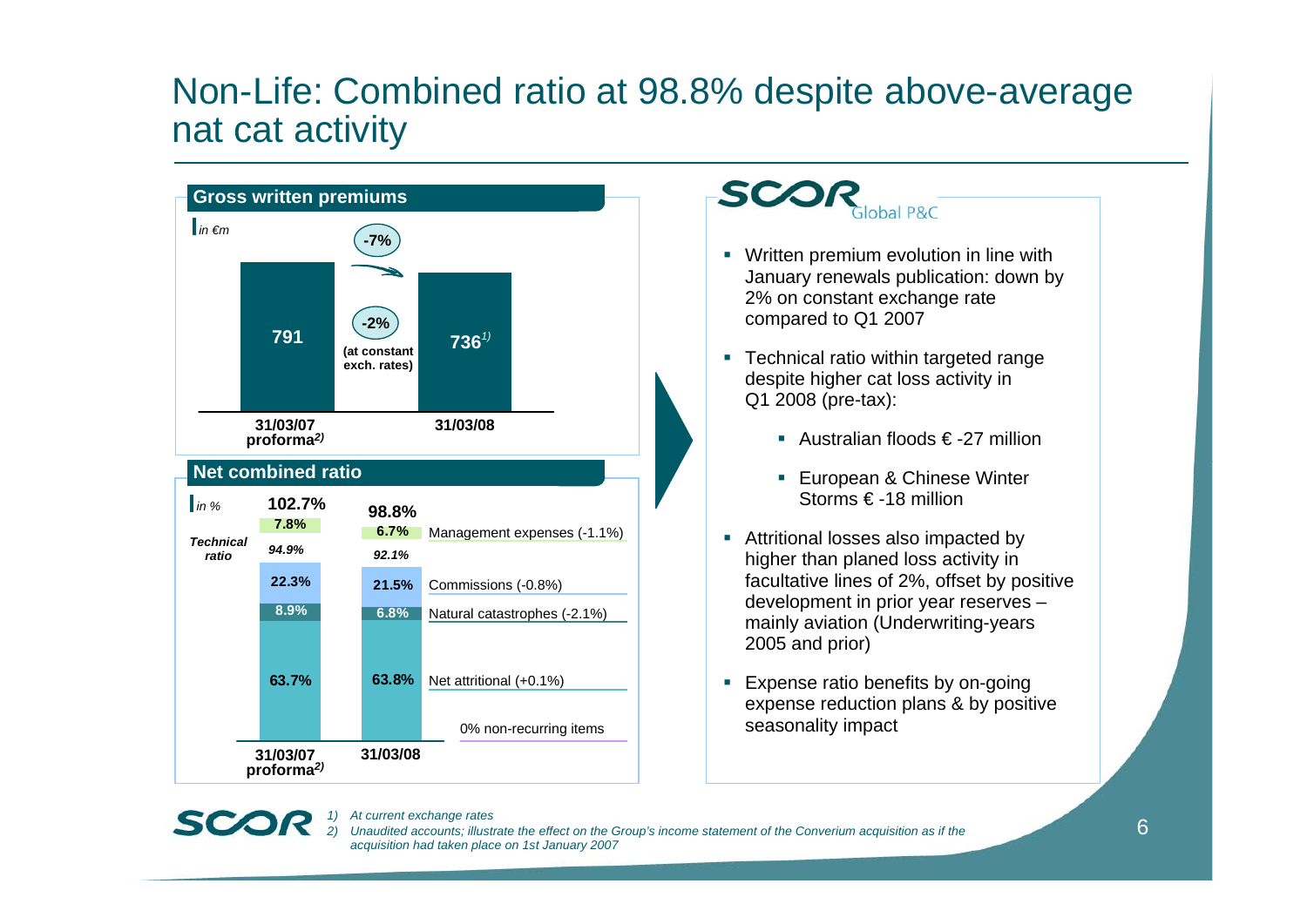#### Non-Life April renewals: Stable premium volume with business bound of € 196 million



#### SCO  $ohal$  P&C

- Almost 10% of treaty*2)* business up for renewal
- **Successfull aggregation of the ex-**Converium lines, re-affirming the client franchise on the business we wanted
- Market environment dominated by low single digit pricing reductions with some exceptions on some classes or territories
- **Competitive pricing for Wind exposures** in Caribbean, Korea and Japan with decreases up to 15%
- П Other conditions unaltered
- **Continued selective and disciplined** underwriting leading to an overall stable premium volume with different situations
- Reduced Standard P&C volume: Businesses not meeting the pricing expectations were not renewed
- Cancellations represented  $€19$  million premium vs. € 17 million new premiums
- **New opportunities in Specialty Lines**

#### *1) At Dec 31, 2007 exchange rate*

SC.

*2) All Standard P&C and Specialty Lines treaties excluding Partnerships & Joint ventures and Facultatives 3) Unaudited accounts; illustrate the effect on the Group's income statement of the Converium acquisition as if the acquisition had taken place on 1st January 2007*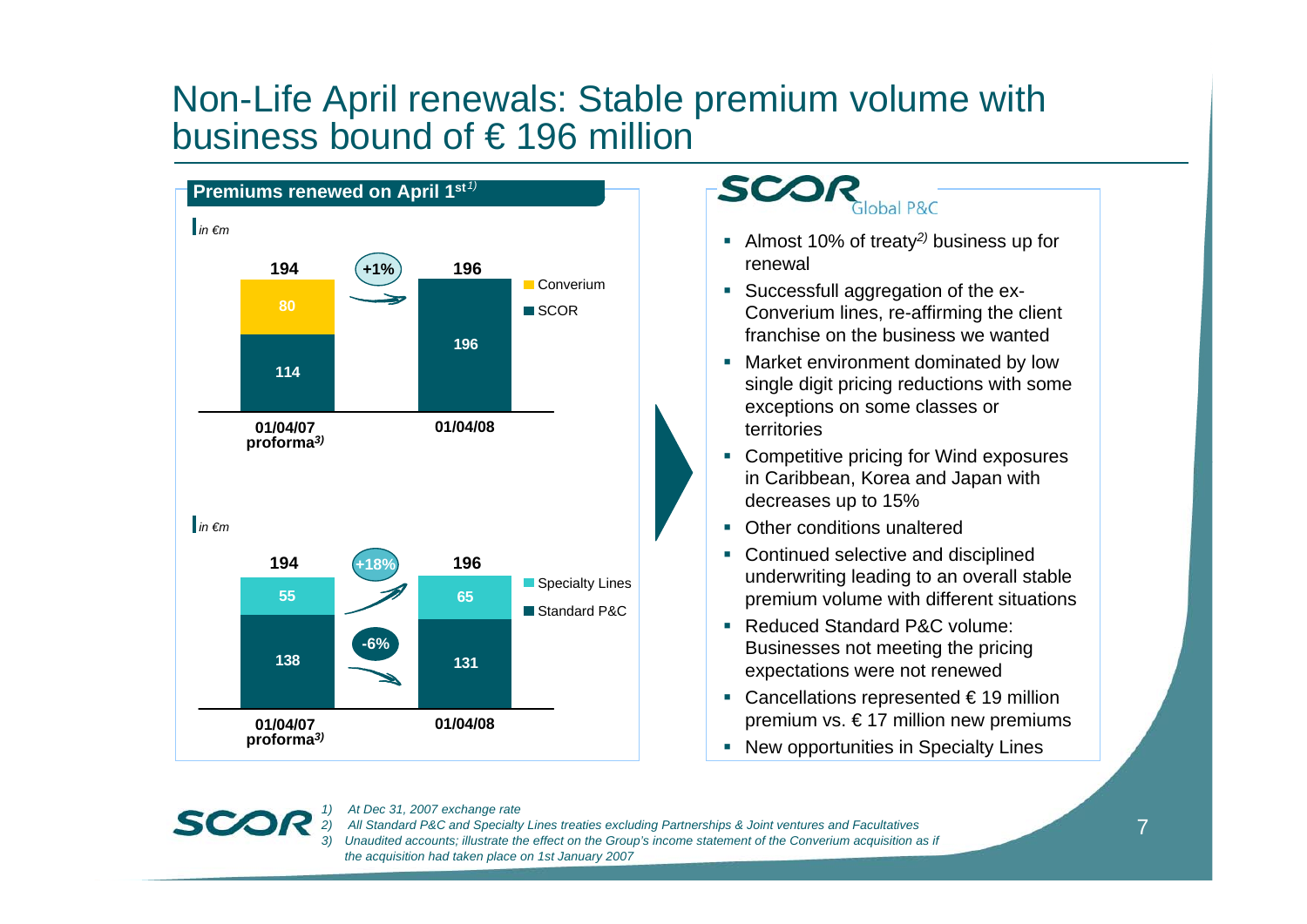#### Non-Life April renewals: Strong growth in Specialty Lines of  $+18%$



- Good capturing of opportunities thanks to synergies between Standard P&C and Specialty Lines
- **Engineering and Agriculture also fuelled by the** investments and commodity prices level
- **Credit & Surety: non aggregation for risk** management purposes

**Standard P&C -6% (€ 131 million renewed)**



- **Successful renewals in Japan with reduced wind** exposures
- Reductions in Korea and Caribbean driven by wind pricing considerations, combined in India to detariffication
- **Pursued developments with regional insurance** companies in USA

#### **SCOR**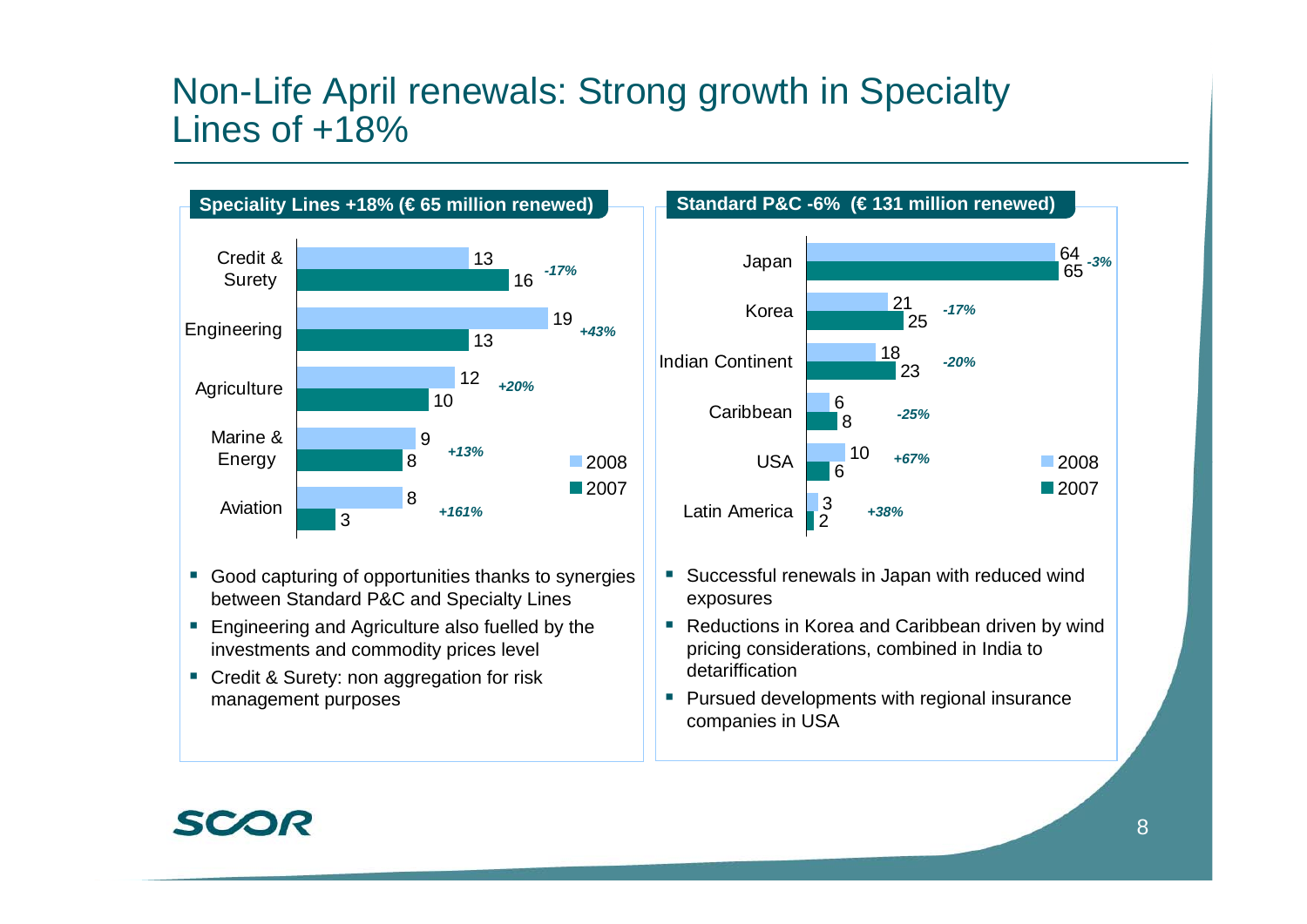### Life: Strong operating performance across all lines



#### **SCO** lobal Life

- Written premium growing by 1.4% at constant exchange rates
- Operating margin stable compared to the same quarter of last year, at 7.9%, on a pro-forma basis - all business lines performing strongly
- **The cooperation with ReMark further** strenghtens competitive position - first joint deal realised in the UK, considerable cooperation with Asian clients agreed
- Received approval in the US for a new Multi-Year Guaranty Annuity product sales continue to build strongly
- **SCOR Global Life pioneers as provider of** Tele-Underwriting to German clients, testphase in Spain
- **SCOR Global Life has entered a fully** collateralized US\$ 100 million and € 36 million mortality risk swap which protects the company against extreme adverse mortality scenarios



*1) At current exchange rates*

*2) Unaudited accounts; illustrate the effect on the Group's income statement of the Converium acquisition as if the acquisition had taken place on 1st January 2007*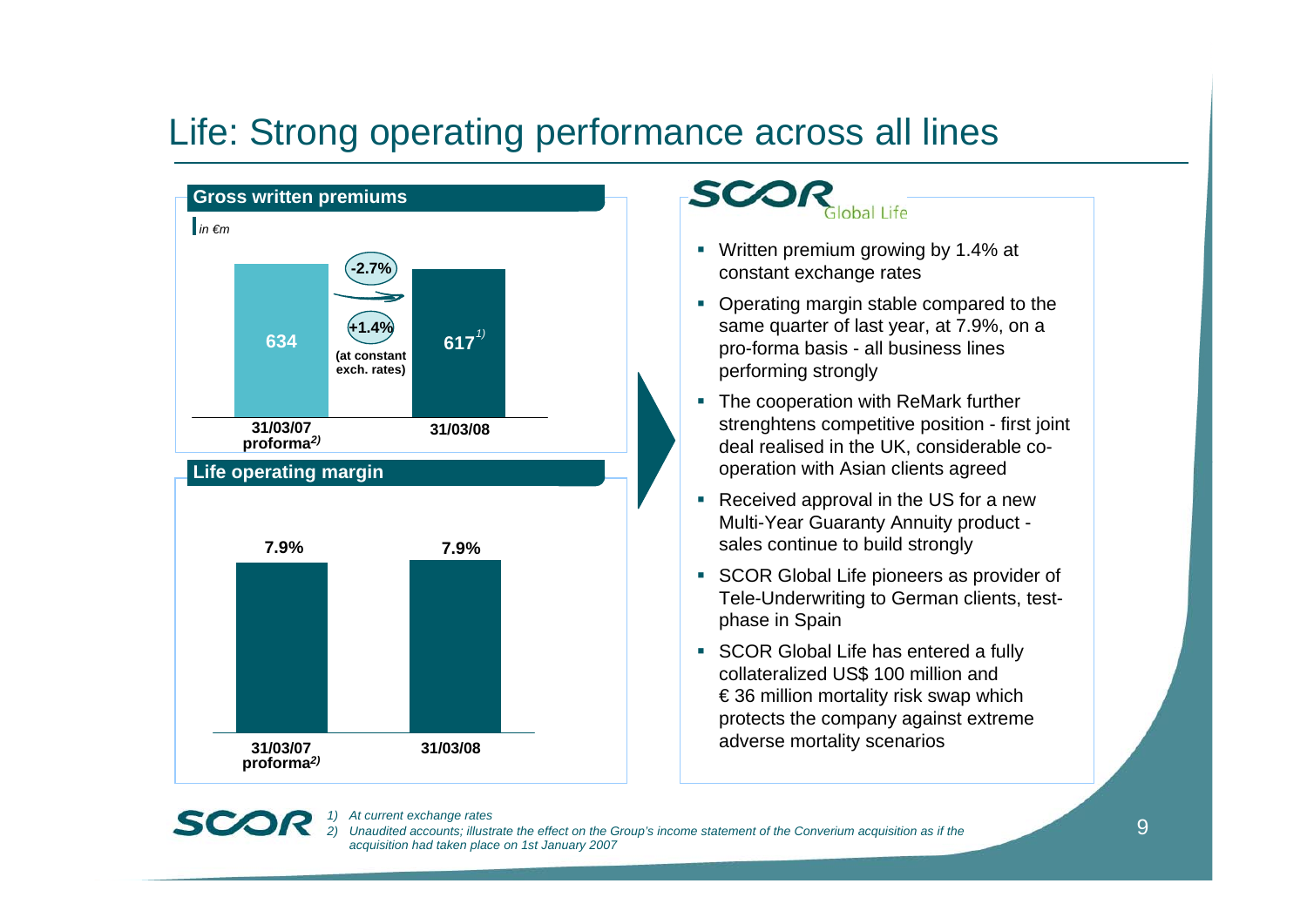# Asset Management: Cautious investment approach reinforced



- п Strategic asset allocation follows strict and conservative Asset & Liability Management (ALM) process
- п Strong cash position of € 2.8 billion coupled with conservative fixed income portfolio (3 years duration, 70% AAA rated)
- п Equity market developments impacting the results negatively for  $\epsilon$  35 million ( $\epsilon$  22 million impairment / losses, € 13 million FVI net of currency gains), partially offset by realized gains on bond portfolio of € 23 million
- $\mathcal{L}_{\mathcal{A}}$  All structured products investments performing and providing expected cash flows, no impairment recorded. Confirmed limited exposures to subprime of  $\epsilon$ 46 million (or 0.2% of total investments)

*1) Included in loans and receivables according to IFRS accounting classification*



*2) Fair value by income – includes € -20 million related to equity options used to hedge US equity linked annuity book, offset to be found in life technical result, no net impact and no impact on life operating margin 3) Including hedge funds, funds of funds and private equity*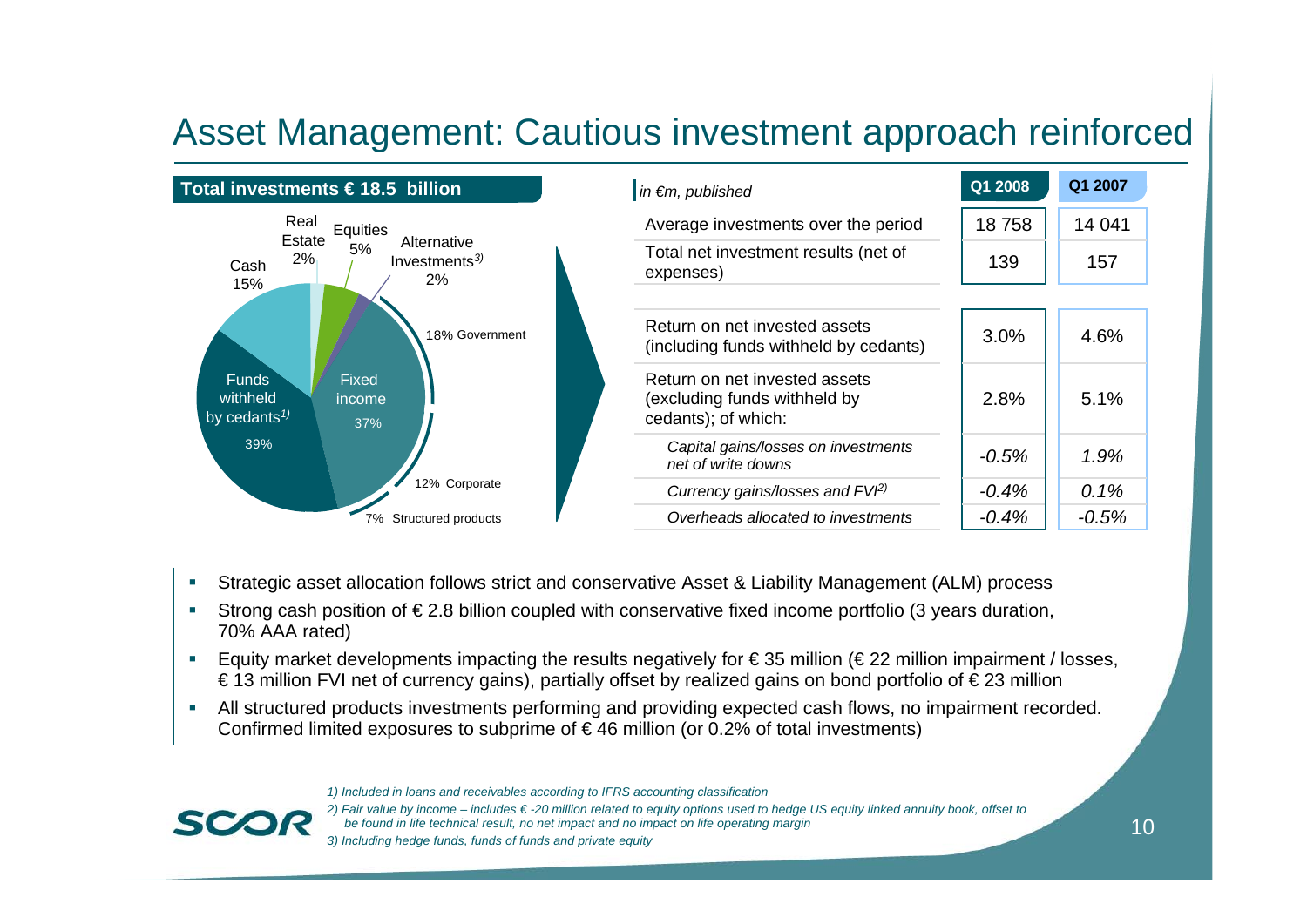### Strong capital position maintained

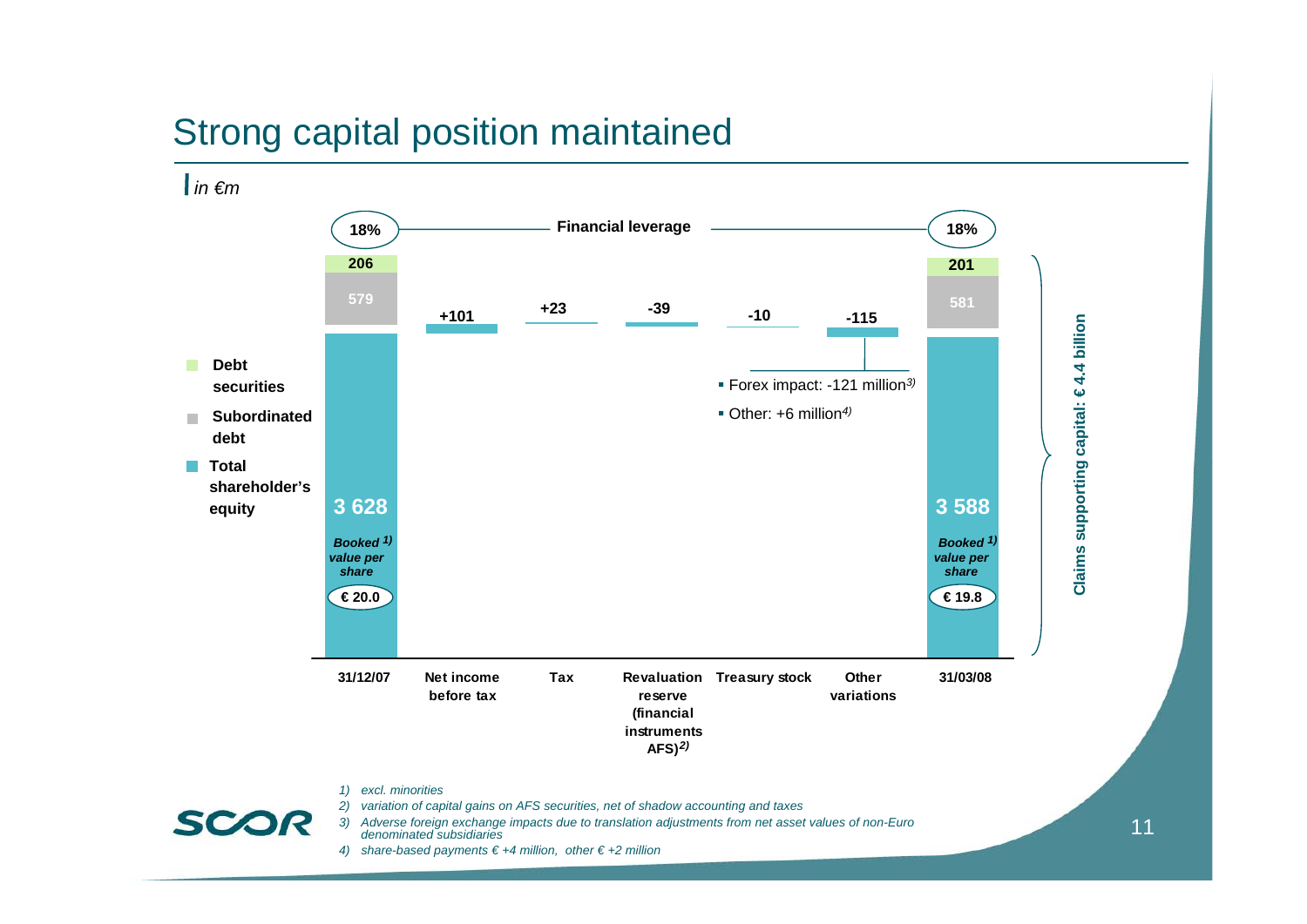### Continued positive cash flow stream

| $\ln \epsilon m$ , YTD                                              |            |
|---------------------------------------------------------------------|------------|
|                                                                     | 31/03/2008 |
| Net cash flow<br>from operating activity                            | 53         |
| Net cash flow<br>from investment activity <sup><math>1</math></sup> | 788        |
| Net cash flow<br>from financing activity <sup>2)</sup>              | $-22$      |
| Effect of exchange rate variations<br>on cash flow                  | -58        |
| Cash flow                                                           | 761        |

- Positive operating cash flow of  $\epsilon$ 53 million for first 3 months of 2008
- One-off impact of  $\in$  41 million in non-life operating cash flow relating to the Orion arbitration – accounted for in Q4 2007
- Net cash flow from investment activity driven by sale of bonds and relative capital gain realization

*1) Investment activities are the acquisition and disposal of long-term assets and other investments not included in cash equivalents. They predominantely include payments done for the acquisition of Converium and ReMark, and net purchases / disposals of investments* 



**Positive cash flow**

*2) Financing activities are activities that result in changes in the size and composition of the contributed equity and borrowings of the entity. They predominantely include increase in capital, dividends paid by SCOR SE and cash generated by issuance or reimbursement of financial debts*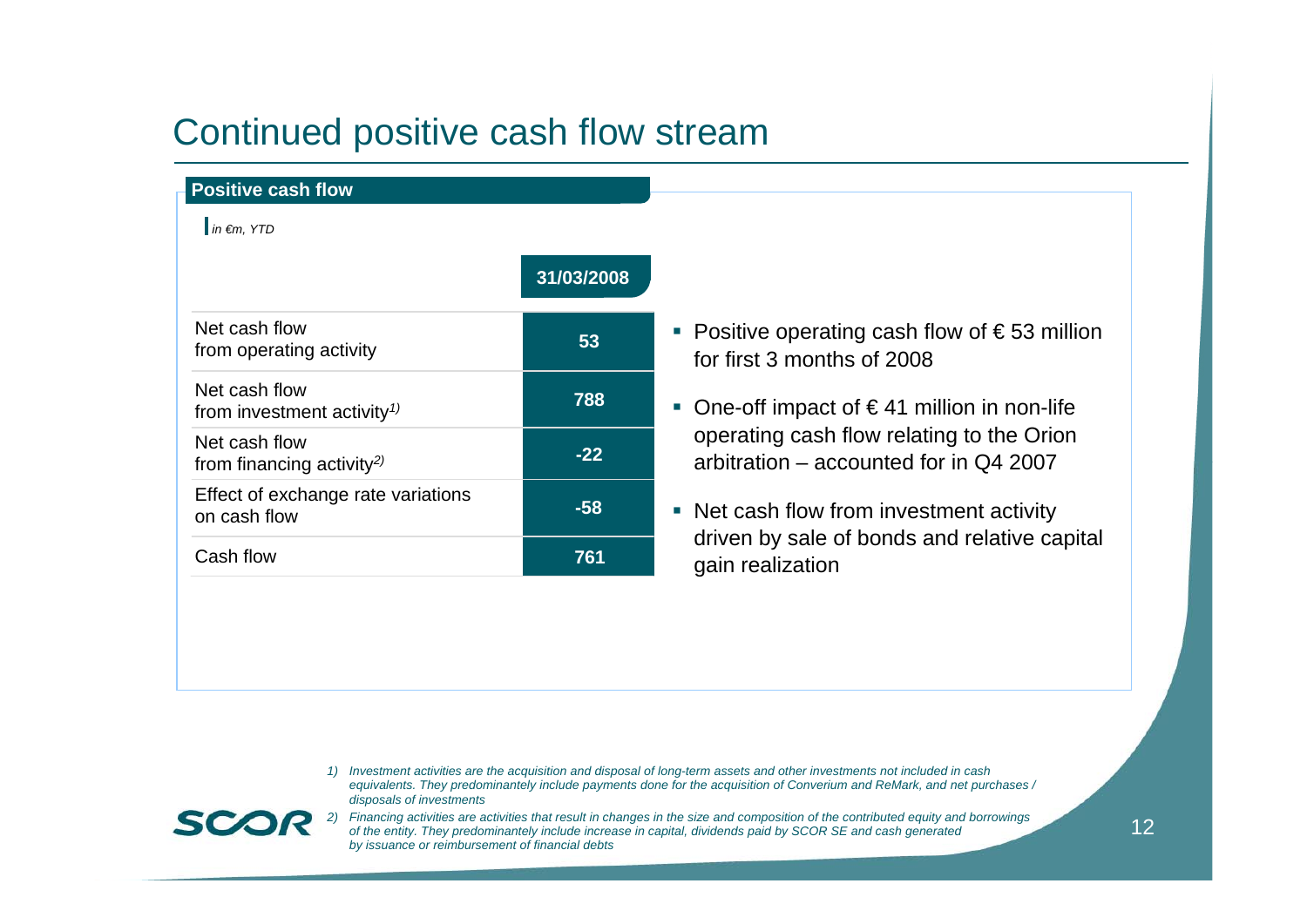### Important resolution of legacy matters

#### **Converium class action**

- The complaint generally alleges that a class of shareholders who purchased shares of SCOR Holding (Switzerland) AG, formerly known as Converium, between 11 December 2001 and 1 September 2004 were damaged because the Company misrepresented and omitted material information in various public disclosures
- SCOR reached an agreement to settle the class action for an aggregate amount of  $\epsilon$  74 million (pre-tax and pre-D&O recoveries). The settlement will have no impact to current year earnings or EPS
- This settlement requires court approval
- SCOR intends to launch arbitrations with D&O insurers in order to maximize the recoveries. SCOR has booked conservative recoveries.
- Based on this assumption, this corresponds to an increase of € 35 million to the goodwill related to the Converium acquisition as of Q4 2007 (or  $\epsilon$  14 million to the original goodwill of Q3 2007)

#### **Recoverable from Groupama**

- **SCOR reached an agreement with** Groupama regarding the definitive amount of a guarantee relating to the acquisition of SOREMA by SCOR in 2001 (at the time the reinsurance subsidiary of Groupama)
- П The guarantee contemplated that Groupama would indemnify SCOR in the event of negative developments concerning the technical reserves of SOREMA entities for underwriting years prior to 2001
- The parties agreed on a payment of  $\epsilon$  240 million to occur on June 1st, 2008
- SCOR 2007 accounts included a recoverable of € 250 million – the € 10 million write-down (pre-tax) is reported as a loss in the investment portfolio results

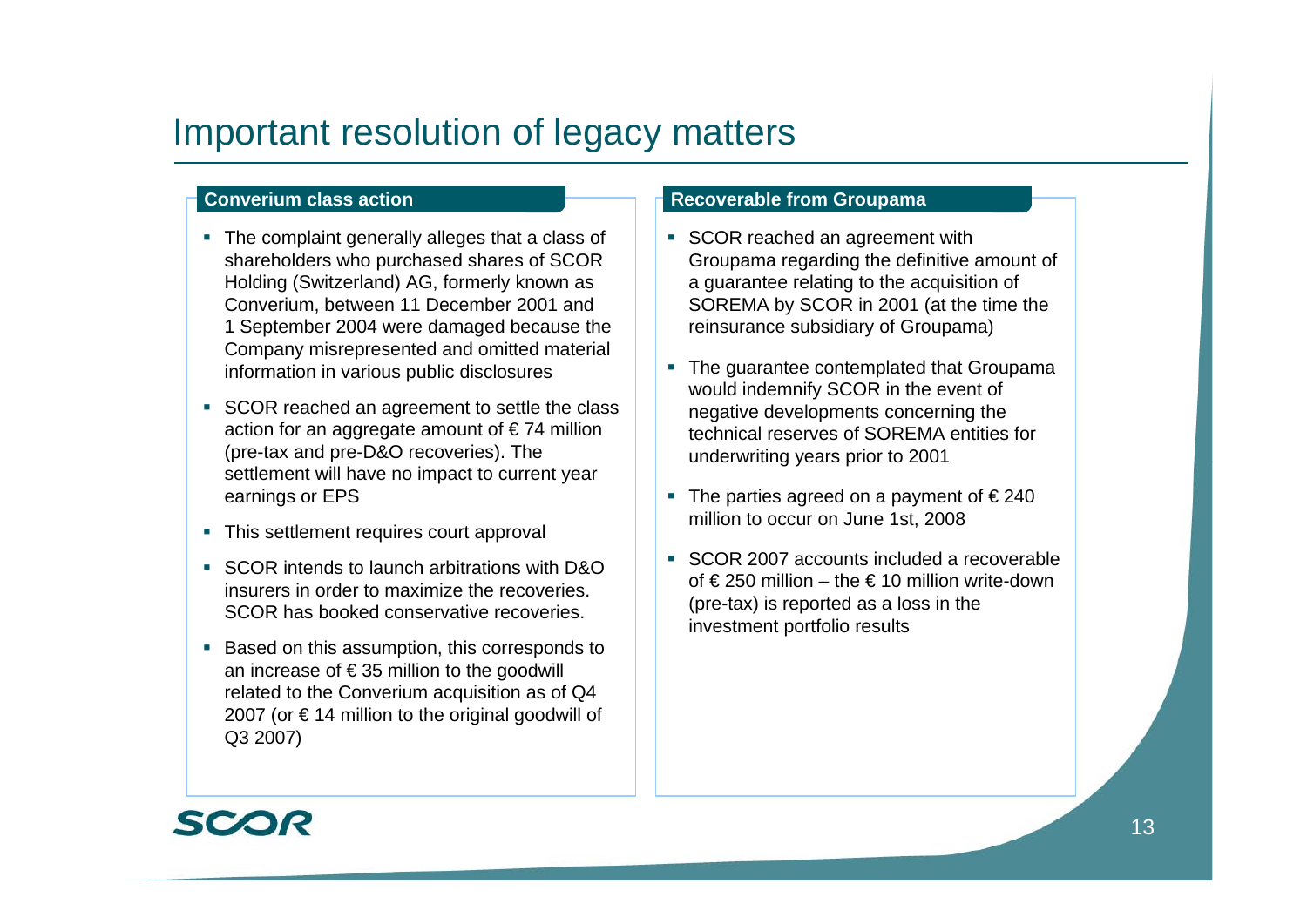#### Integration process well on track

|              |                                                                                 | <b>Completed</b> | <b>Work in</b><br>progress | Due in     |
|--------------|---------------------------------------------------------------------------------|------------------|----------------------------|------------|
|              | Mobilize key talents and announce new management teams                          |                  |                            |            |
| Organization | Harmonize and merge incentive schemes                                           | $\checkmark$     |                            |            |
|              | Harmonize and merge compensation                                                | $\checkmark$     |                            |            |
|              | Confirm synergy targets of both companies                                       | $\checkmark$     |                            |            |
|              | Implementation of synergy plan and restructuring                                |                  |                            | H1 2008    |
|              | Design common underwriting plan                                                 |                  |                            |            |
| Underwriting | Establish and announce underwriting teams in time for the renewals              |                  |                            |            |
|              | Merge all Life operations into SCOR Global Life                                 | $\checkmark$     |                            |            |
|              | Negotiate with joint venture partners                                           |                  |                            |            |
|              | Confirm Converium's reserves by external study                                  |                  |                            |            |
| Management   | Establish common risk control tools                                             |                  |                            |            |
| Risk         | Finalize a common ERM platform                                                  |                  |                            | H1 2008    |
|              | Define common retrocession policy and programs                                  |                  |                            |            |
|              | Resolve outstanding legacy legal matters (Converium SEC Matters & Class Action) |                  |                            | $2008^{1}$ |
| Finance      | Integrate financials as of Q3 2007 (provisional purchase price allocation)      | $\checkmark$     |                            |            |
|              | Squeeze out merger process                                                      |                  |                            | H1 2008    |
|              |                                                                                 |                  |                            |            |

*1) Please note - Additional disclosure provided for SCOR Switzerland Holding AG legacy litigations in the consolidated Interim Report as of September 30th, 2007 (published on www.scor.com)*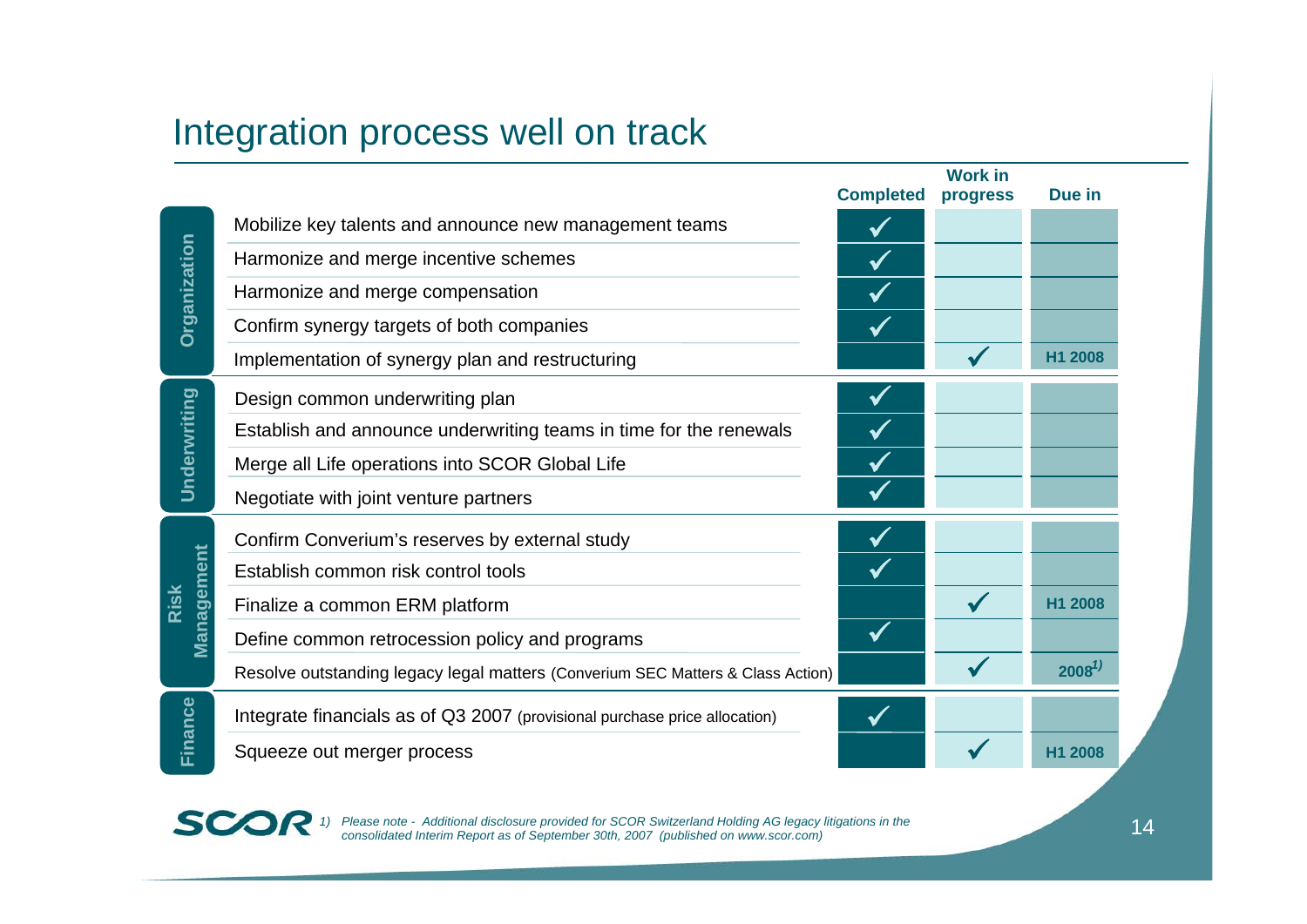#### Major events over the next six months



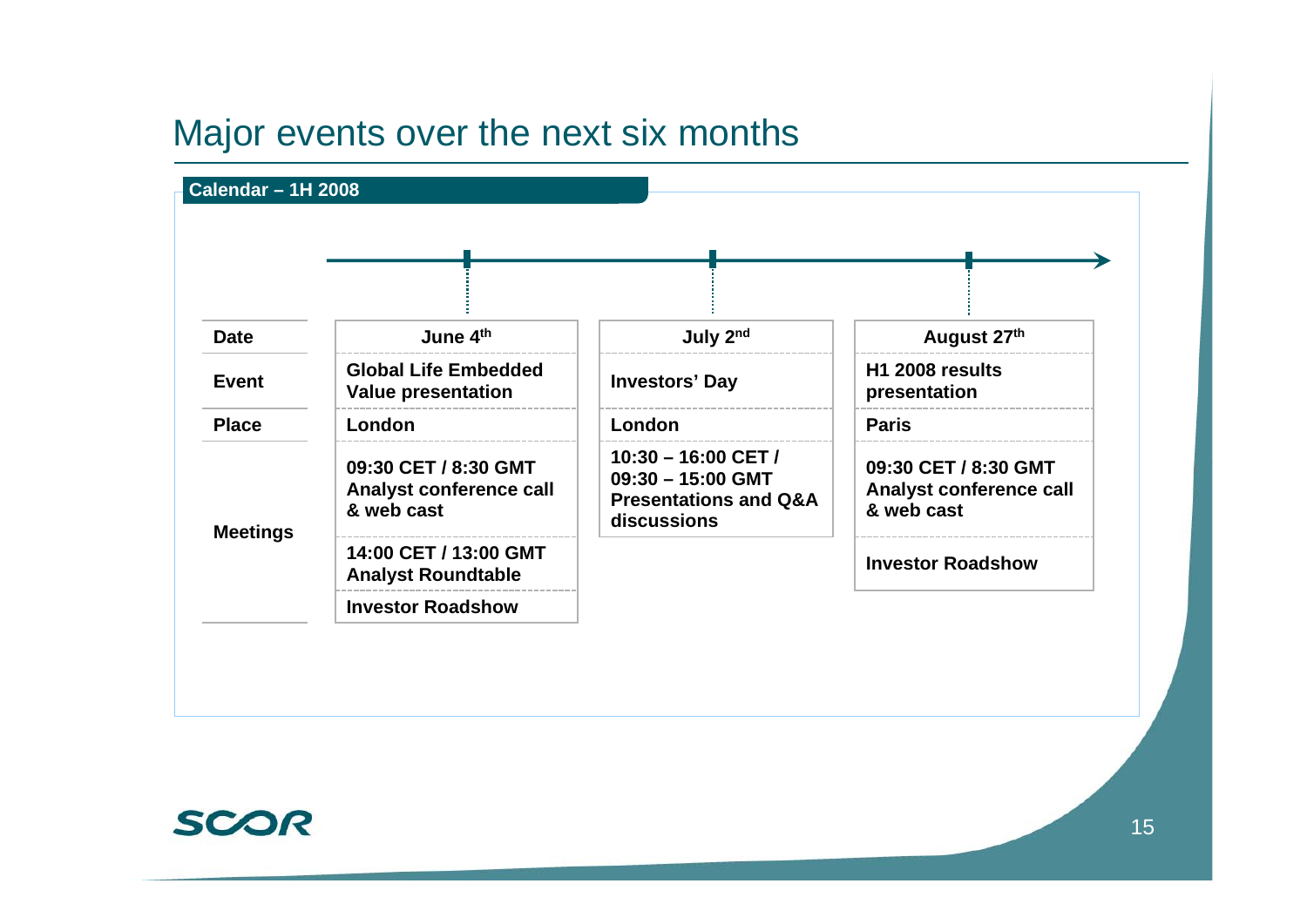# APPENDICES

- Appendix A: Financial accounts (published & proforma)
- Appendix B: Pro-forma vs. published P&L Q1 2007
- Appendix C: Consolidated statement of income proforma 2007 by segment
- Appendix D: Converium provisional purchase price allocation
- Appendix E: Calculations of EPS, Book Value per share, ROE and Non-life Combined Ratio
- Appendix F: Net liabilities
- Appendix G: Investments by IFRS accounting, unrealized gains and losses, investment income, structured products

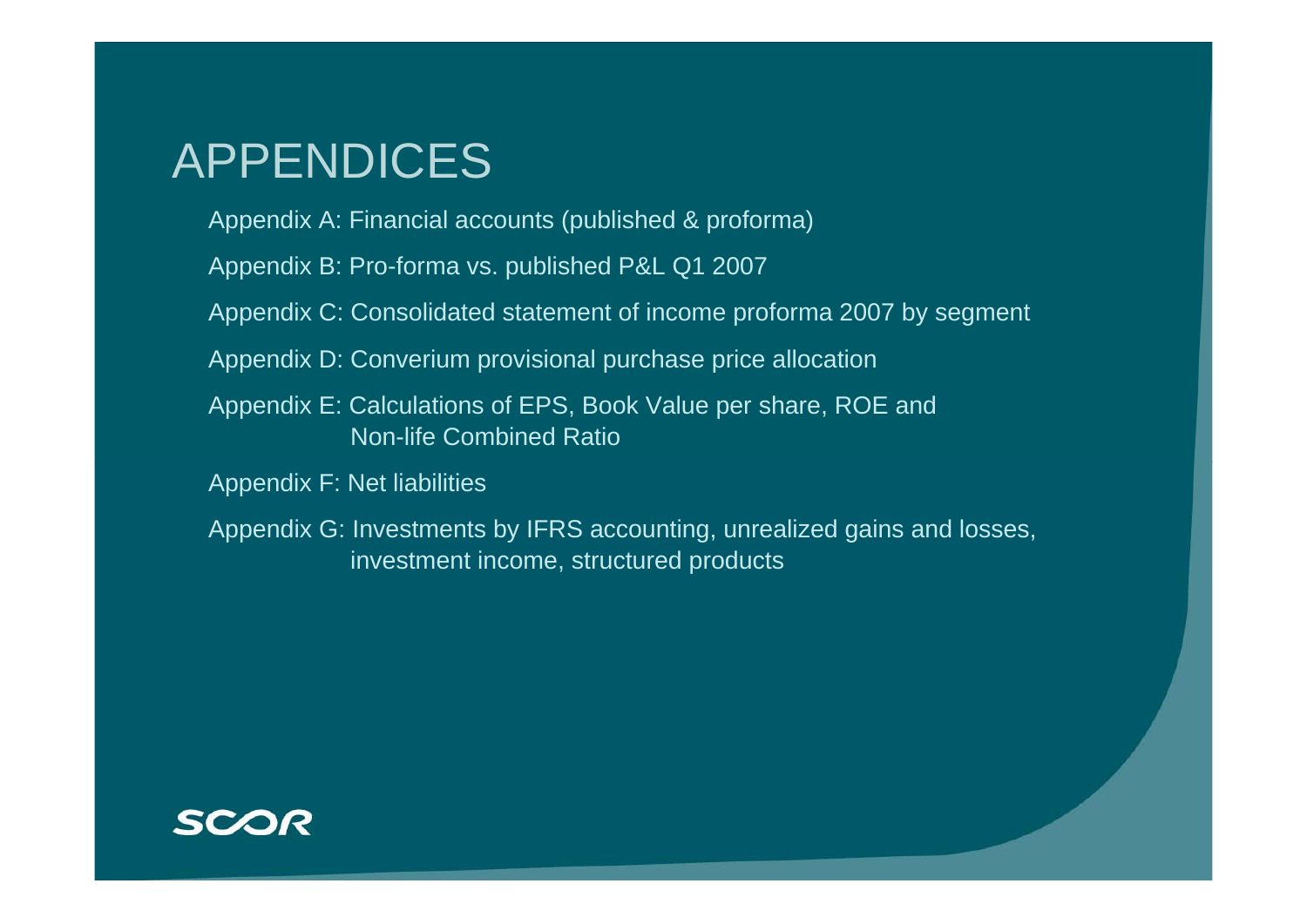### Appendix A: Consolidated statement of income

| <b>Unaudited</b>                                  |                |          |                  |                                   |                  |
|---------------------------------------------------|----------------|----------|------------------|-----------------------------------|------------------|
| $\mathsf{I}$ in $\epsilon$ m                      | Q1 2008        | Q1 2007  | <b>Variation</b> | Q1 2007<br>proforma $\frac{1}{2}$ | <b>Variation</b> |
| Gross written premiums                            | 1 3 5 3        | 1 0 4 0  | $+30%$           | 1 4 2 5                           | $-5%$            |
| Change in unearned premiums                       | (37)           | (52)     | $+29%$           | (44)                              | $+16%$           |
| <b>Gross earned premiums</b>                      | 1 3 1 6        | 988      | $+33%$           | 1 3 8 1                           | $-5%$            |
| Other operating revenues                          |                | 1        | <b>NS</b>        | 14                                |                  |
| Net investment income                             | (4)<br>152     | 168      | $-10%$           | 202                               | $-25%$           |
|                                                   |                |          | $+26%$           |                                   | $-8%$            |
| Total income from ordinary activities             | 1 4 6 4        | 1 1 5 8  |                  | 1 596                             |                  |
| Expenses for claims and policy benefits           | (911)          | (698)    | $-31%$           | (983)                             | $+7%$            |
| Gross commission expense                          | (298)          | (233)    | $-28%$           | (301)                             | $+1%$            |
| Net results of retrocession                       | (43)           | (28)     | $-54%$           | (57)                              | $+25%$           |
| Investment management expenses                    | (13)           | (11)     | $-18%$           | (12)                              | $-8%$            |
| Acquisition and administrative expenses           | (52)           | (37)     | $-41%$           | (51)                              | $-2%$            |
| Other current operating expenses                  | (29)           | (23)     | $-26%$           | (48)                              | $+40%$           |
| Other current operating income                    | $\Omega$       | $\Omega$ |                  | 0                                 |                  |
| Total other current operating income and expenses | (1346)         | (1030)   | $-31%$           | (1451)                            | $+7%$            |
| <b>CURRENT OPERATING RESULTS</b>                  | 118            | 127      | $-7%$            | 145                               | $-19%$           |
| Goodwill - value changes                          | $\Omega$       | $\Omega$ |                  | $\Omega$                          |                  |
| Other operating expenses                          | (3)            | (0)      |                  | (5)                               | +40%             |
| Other operating income                            | $\Omega$       | $\Omega$ |                  | $\Omega$                          |                  |
| <b>OPERATING RESULTS</b>                          | 115            | 127      | $-9%$            | 140                               | $-18%$           |
| Finance costs                                     | (15)           | (19)     | $+21%$           | (23)                              | $+35%$           |
| Result from shares in associated companies        | $\overline{2}$ | 5        | $-60%$           | 5                                 | $-60%$           |
| Negative goodwill                                 | $\Omega$       | $\Omega$ |                  | 0                                 | 0                |
| Corporate income tax (expense) benefit            | 23             | (37)     | $+162%$          | (38)                              | $+161%$          |
| <b>CONSOLIDATED NET INCOME</b>                    | 125            | 76       | $+64%$           | 85                                | 47%              |
| Minority interests                                | (1)            | 0        |                  | 0                                 |                  |
| <b>GROUP'S SHARE NET INCOME</b>                   | 124            | 76       | $+63%$           | 85                                | 46%              |

**SCOR** 

*1) Unaudited accounts; illustrate the effect on the Group's income statement of the Converium acquisition as if the acquisition had taken place on 1st January 2007*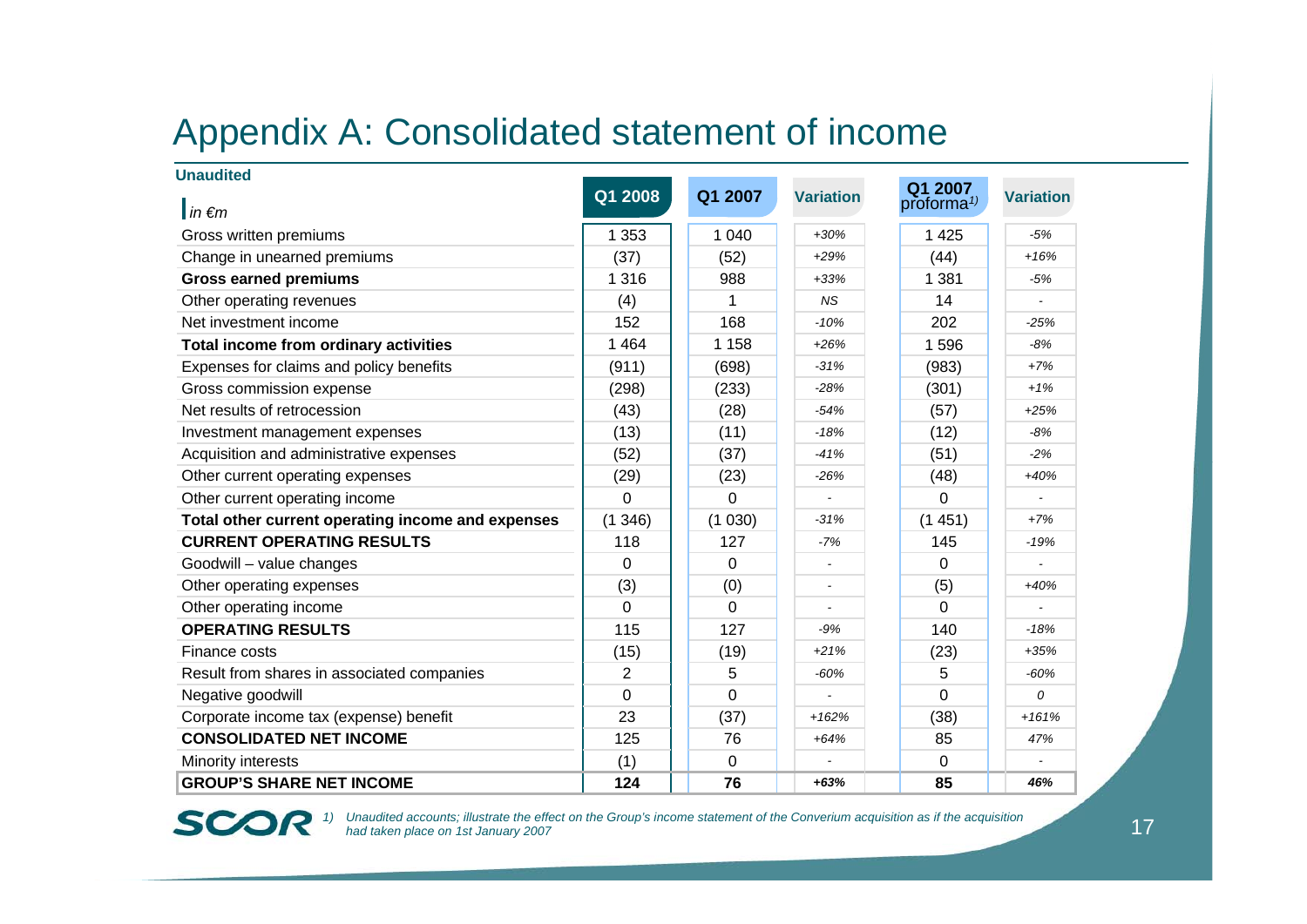## Appendix A: Consolidated statement of income by segment

| <b>Unaudited</b><br>$\ln \epsilon$                                            |                |                | at March 31, 2008 |                | at March 31, 2007<br>proforma <sup>2)</sup> |              |                 |              |  |
|-------------------------------------------------------------------------------|----------------|----------------|-------------------|----------------|---------------------------------------------|--------------|-----------------|--------------|--|
|                                                                               |                | Non-<br>Life   | Intra-<br>group   | Total          | Life                                        | Non-<br>Life | Intra-<br>group | Total        |  |
| Gross written premiums                                                        | 617            | 736            |                   | 1353           | 634                                         | 791          | 0               | 1 4 2 5      |  |
| Change in unearned premiums                                                   | $-3$           | $-34$          |                   | $-37$          | $-4$                                        | $-40$        | $\mathbf 0$     | $-44$        |  |
| <b>Gross earned premiums</b>                                                  | 614            | 702            | 0                 | 1316           | 630                                         | 751          | $\bf{0}$        | 1 3 8 1      |  |
| Other income from operations                                                  | 1              | 2              | $-7$              | $-4$           | 2                                           | 15           | $-3$            | 14           |  |
| Of which other income excluded from combined ratio calculation                |                | $-5$           |                   | -5             |                                             | 11           |                 | 11           |  |
| Investment income                                                             | 87             | 92             |                   | 179            | 81                                          | 88           | 0               | 169          |  |
| Capital gains/losses on sale of investments                                   | $\mathbf 0$    | 17             |                   | 17             | $\overline{4}$                              | 29           | $\mathbf 0$     | 33           |  |
| Change in fair value of investments entered by fair value through income/loss | $-21$          | -9             |                   | $-30$          | $-1$                                        | 0            | $\mathbf 0$     | $-1$         |  |
| Change in depreciation of investment                                          | $\Omega$       | $-31$          |                   | $-31$          | $\Omega$                                    | 4            | $\mathbf 0$     | 4            |  |
| Foreign exchange gains/losses                                                 | $\overline{2}$ | 15             |                   | 17             | -1                                          | -3           | $\mathbf 0$     | $-4$         |  |
| Net investment income                                                         | 68             | 84             | $\Omega$          | 152            | 83                                          | 119          | $\mathbf 0$     | 202          |  |
| Total income from ordinary activities                                         | 683            | 788            | $-7$              | 1464           | 715                                         | 884          | $-3$            | 1 5 9 6      |  |
| Expenses for claims and policy benefits                                       | $-437$         | $-474$         |                   | $-911$         | $-474$                                      | $-509$       | 0               | $-983$       |  |
| Gross earned commissions                                                      | $-154$         | $-145$         |                   | $-298$         | $-143$                                      | $-159$       | $\mathbf 0$     | $-301$       |  |
| Retroceded gross written premiums                                             | $-54$          | $-45$          |                   | $-99$          | $-64$                                       | $-59$        | $\Omega$        | $-123$       |  |
| Variation in retroceded unearned premiums                                     | $-1$           | $\overline{7}$ |                   | 6              | $\Omega$                                    | 5            | $\Omega$        | 5            |  |
| Retroceded earned premiums                                                    | $-55$          | $-38$          | $\Omega$          | $-93$          | $-64$                                       | $-55$        | $\mathbf 0$     | $-118$       |  |
| Retroceded claims                                                             | 30             | 5              |                   | 35             | 42                                          | 4            | $\mathbf 0$     | 46           |  |
| Retroceded commissions                                                        | 13             | $\overline{2}$ |                   | 15             | 12                                          | 4            | $\mathbf 0$     | 15           |  |
| Net result from retrocession                                                  | $-12$          | $-31$          | 0                 | $-43$          | $-10$                                       | $-47$        | $\mathbf 0$     | $-57$        |  |
| Investment management expenses                                                | $\mathbf 0$    | $-13$          |                   | $-13$          | $-1$                                        | $-11$        | 0               | $-12$        |  |
| Acquisition and administrative expenses                                       | $-21$          | $-31$          |                   | $-52$          | $-21$                                       | $-30$        | $\mathbf 0$     | $-51$        |  |
| Other current operating expenses                                              | $-15$          | $-21$          | $\overline{7}$    | $-29$          | $-23$                                       | $-28$        | 3               | $-48$        |  |
| Other current operating income                                                | $\Omega$       | $\Omega$       |                   | $\Omega$       | $\Omega$                                    | 0            | $\mathbf 0$     | $\mathbf{0}$ |  |
| Total other current income and expenses                                       | $-639$         | $-714$         | 7                 | $-1346$        | $-670$                                      | $-784$       | 3               | $-1451$      |  |
| <b>CURRENT OPERATING RESULT</b>                                               | 44             | 74             | 0                 | 118            | 45                                          | 100          | $\mathbf 0$     | 145          |  |
| Goodwill variation on acquired assets                                         | $\mathbf 0$    | 0              |                   | 0              | 0                                           | 0            | 0               | $\mathbf 0$  |  |
| Other operating expenses <sup>1)</sup>                                        | $\Omega$       | $-3$           |                   | -3             | $\Omega$                                    | -5           | 0               | $-5$         |  |
| Other operating income                                                        | $\Omega$       | 0              |                   | $\overline{0}$ | $\Omega$                                    | 0            | $\mathbf 0$     | $\mathbf{0}$ |  |
| <b>OPERATING RESULT</b>                                                       | 44             | 71             | 0                 | 115            | 45                                          | 96           | $\bf{0}$        | 140          |  |

*1) mainly including amortization of customer relationship intangible*

*2) Unaudited accounts; illustrate the effect on the Group's income statement of the Converium acquisition as if the acquisition had taken place on 1st January 2007*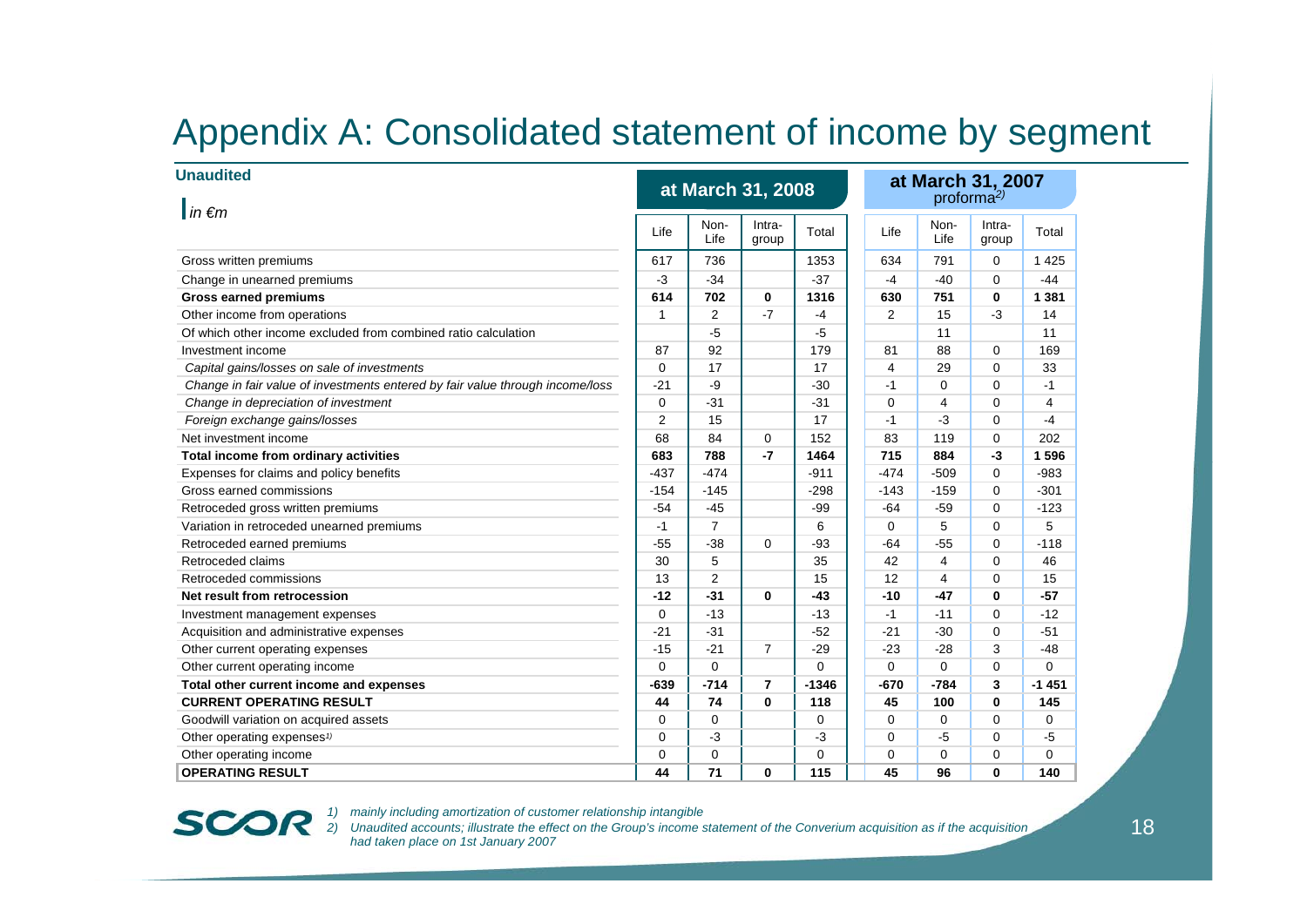### Appendix A: Key figures at constant exchange rates

**Constant exchange rates / Unaudited**

| $\mathsf{I}$ in $\epsilon$ m, constant exchange rates | Q1 2008 $^{1/2}$ | Q1 2007<br>Proforma <sup>2)</sup> | <b>Variation</b><br>at constant<br>exch. rate |
|-------------------------------------------------------|------------------|-----------------------------------|-----------------------------------------------|
| Gross written premiums                                | 1417             | 1 4 2 5                           | $-0.6%$                                       |
| Net earned premiums                                   | 1 2 9 9          | 1 2 6 3                           | $+2.9%$                                       |
| Operating income                                      | 123              | 140                               | $-12.1%$                                      |
| Net income                                            | 139              | 85                                | $+63.5%$                                      |

|                                 | Q1 2008 $^{1/2}$ | $Q1 2007$<br>Proforma <sup>2)</sup> | <b>Variation</b><br>at constant<br>exch. rate |
|---------------------------------|------------------|-------------------------------------|-----------------------------------------------|
| Gross written premiums Non-Life | 774              | 791                                 | $-2.2%$                                       |
| Gross written premiums Life     | 643              | 634                                 | $+1.4%$                                       |



*1) At constant exchange rate* **2)** *Depended accounts; illustrate the effect on the Group's income statement of the Converium acquisition as if the acquisition SCO P 2) Unaudited accounts; illustrate the effect on the Group's income statement of th had taken place on 1st January 2007*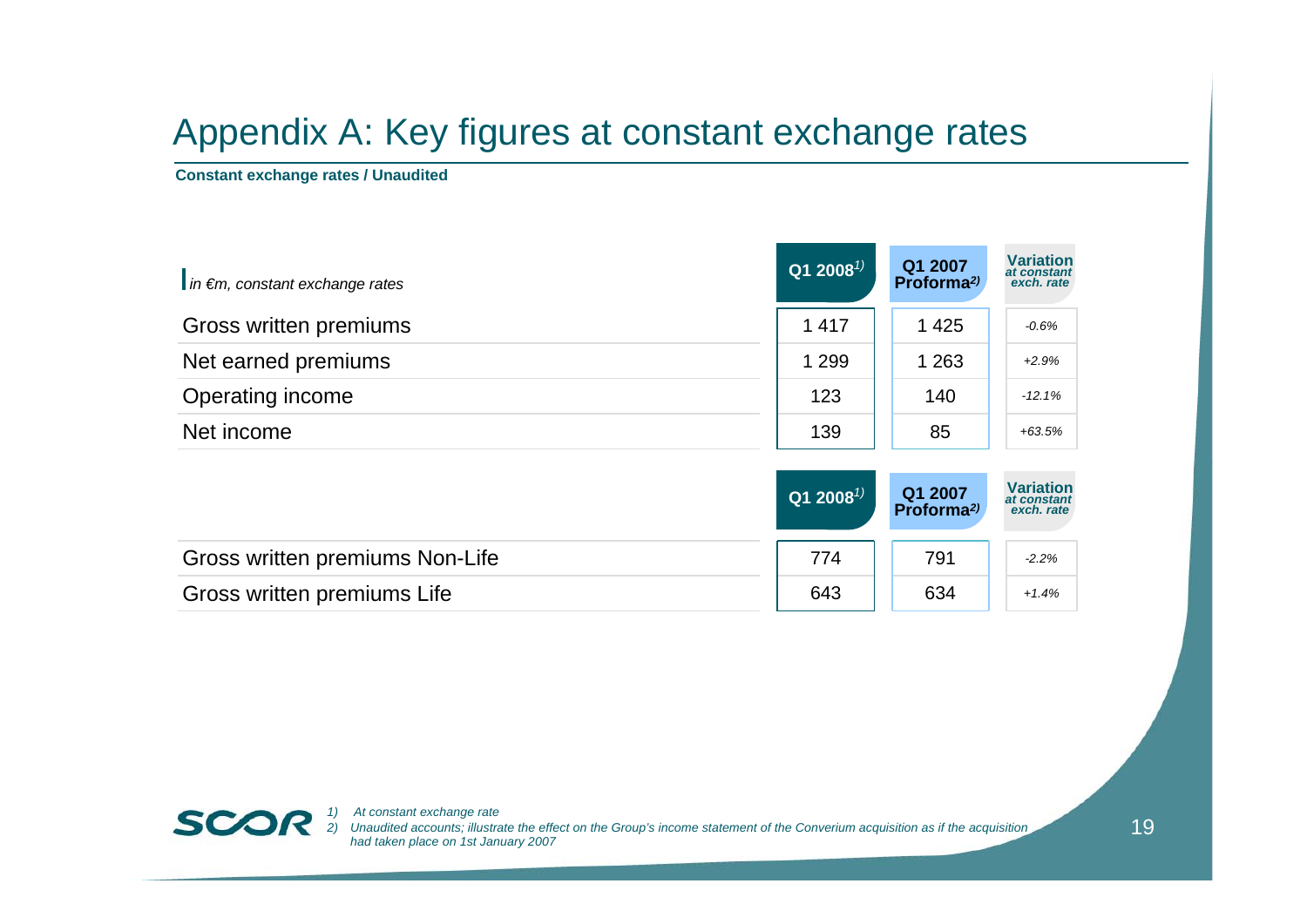### Appendix A: Consolidated Balance sheet – Assets

#### **Published Accounts / Unaudited**

| $\ln \epsilon$                                                           | Q1 2008 | Q42007 <sup>1</sup> |
|--------------------------------------------------------------------------|---------|---------------------|
| Intangible assets                                                        | 1 4 3 7 | 1481                |
| Goodwill                                                                 | 658     | 655                 |
| Value of purchased insurance portfolios                                  | 613     | 648                 |
| Other intangible assets                                                  | 166     | 179                 |
| <b>Tangible assets</b>                                                   | 24      | 26                  |
| Insurance business investments                                           | 15 684  | 16 971              |
| Investment property                                                      | 285     | 290                 |
| Investments available for sale                                           | 7788    | 8936                |
| Investments at fair value through income                                 | 324     | 338                 |
| Loans and receivables                                                    | 7 2 8 5 | 7 3 8 0             |
| Derivative instruments                                                   | 2       | 27                  |
| <b>Investments in associates</b>                                         | 45      | 70                  |
| Retrocessionaires' share in technical reserves and financial liablilites | 1 2 9 0 | 1 2 2 4             |
| Other assets                                                             | 3760    | 3832                |
| Deferred tax assets                                                      | 307     | 229                 |
| Receivables from assumed insurance and reinsurance transactions          | 2 2 3 8 | 2 2 3 5             |
| Receivables from ceded reinsurance transactions                          | 224     | 299                 |
| Taxes receivable                                                         | 5       | 4                   |
| Other assets                                                             | 320     | 410                 |
| Deferred acquisition costs                                               | 665     | 656                 |
| <b>Cash and cash equivalents</b>                                         | 2813    | 2052                |
| <b>TOTAL ASSETS</b>                                                      | 25 0 54 | 25 656              |



*1) Certain reclassifications have been made to prior year financial information to conform to the current year presentation*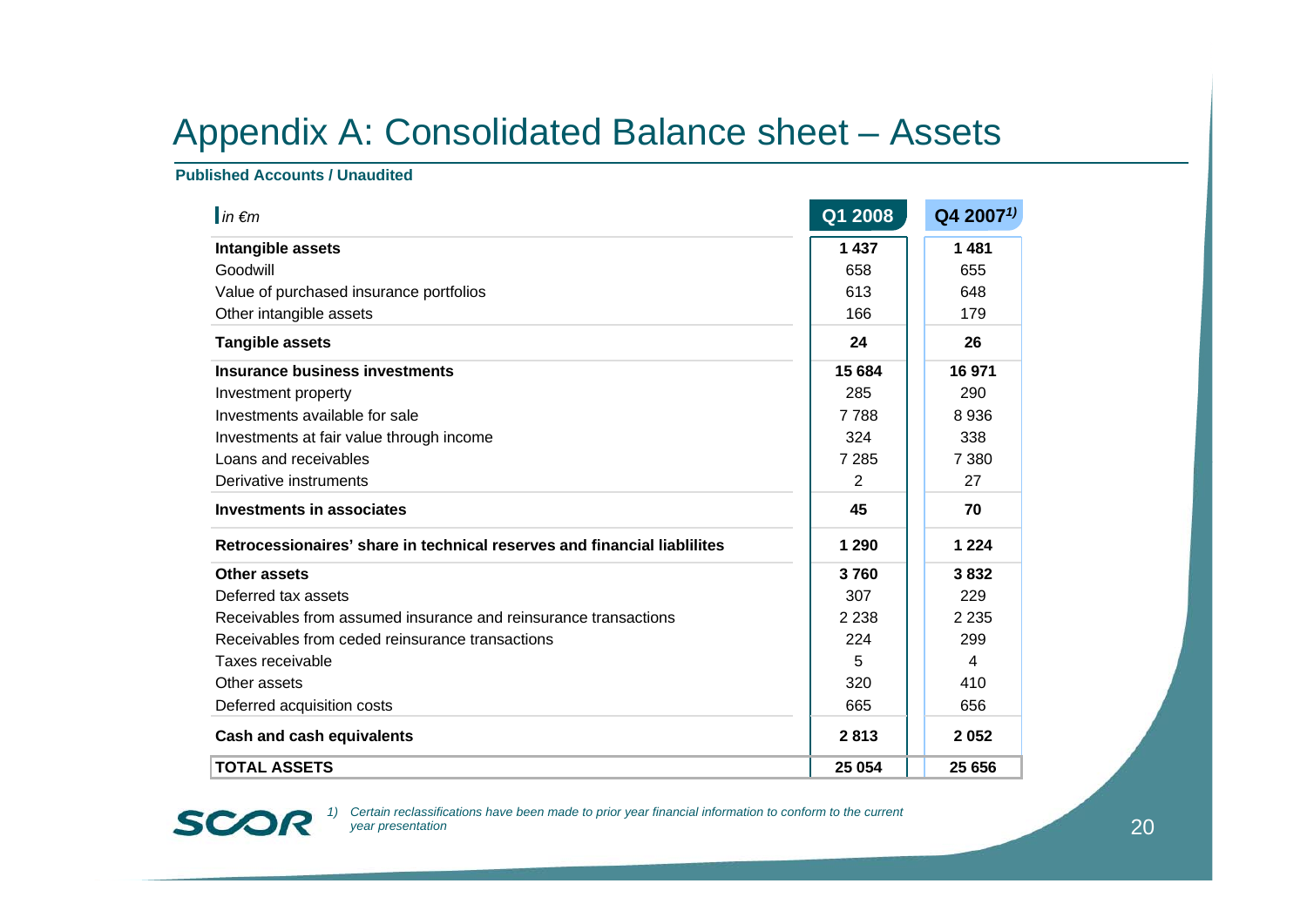#### Appendix A: Consolidated Balance sheet – Liabilities & shareholders' equity

| <b>Published Accounts / Unaudited</b>               |         |                     |
|-----------------------------------------------------|---------|---------------------|
| $\ln \epsilon$                                      | Q1 2008 | Q42007 <sup>1</sup> |
| Group shareholders' equity                          | 3552    | 3592                |
| <b>Minority interests</b>                           | 36      | 36                  |
| <b>Total shareholders' equity</b>                   | 3588    | 3628                |
| <b>Financial liabilities</b>                        | 900     | 904                 |
| Subordinated debt                                   | 581     | 579                 |
| Debt securities                                     | 201     | 206                 |
| Liabilities to credit institutions                  | 118     | 119                 |
| <b>Contingency reserves</b>                         | 94      | 82                  |
| <b>Contract liabilities</b>                         | 19015   | 19 271              |
| Technical reserves for insurance contracts          | 18798   | 19 089              |
| Liabilities for investment contracts                | 217     | 182                 |
| <b>Other liabilities</b>                            | 1457    | 1 7 7 1             |
| Deferred tax liabilities                            | 202     | 219                 |
| Derivative instruments                              | 3       | 1                   |
| Liabilities from assumed reinsurance operations     | 188     | 359                 |
| Liabilities from ceded reinsurance operations       | 694     | 817                 |
| <b>Current tax liabilities</b>                      | 49      | 31                  |
| <b>Other liabilities</b>                            | 321     | 345                 |
| <b>TOTAL LIABILITIES &amp; SHAREHOLDERS' EQUITY</b> | 25 054  | 25 656              |

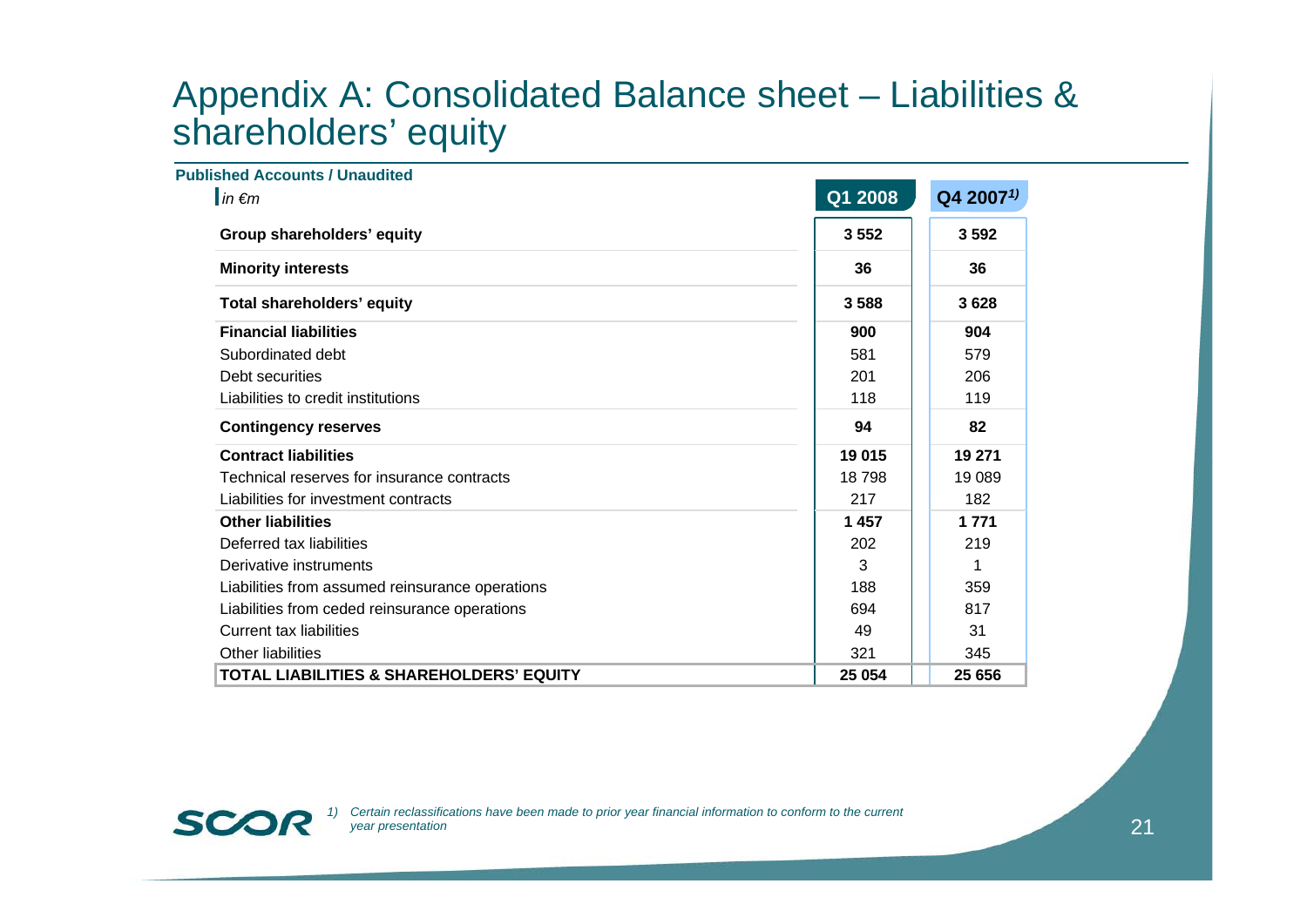### Appendix A: Consolidated statements of cash flows

#### **Published Accounts / Unaudited**

| $\mathsf{I}$ in $\epsilon$ m                              | Q1 2008  | Q1 2007  |
|-----------------------------------------------------------|----------|----------|
| <b>CASH AND CASH EQUIVALENTS AT JANUARY 1</b>             | 2052     | 837      |
| <b>NET CASH FLOWS FROM OPERATING ACTIVITIES</b>           | 53       | 116      |
| Cash flows from changes in scope of consolidation         | $\Omega$ | $-23$    |
| Cash flows from acquisitions and sale of financial assets | 788      | 371      |
| <b>NET CASH FLOWS FROM INVESTING ACTIVITIES</b>           | 788      | 348      |
| Transactions on treasury shares                           | $-10$    | $-11$    |
| Dividends paid                                            | $\Omega$ | $\Omega$ |
| Cash flows from shareholder transactions                  | $-10$    | $-11$    |
| Cash related to issue or reimbursement of financial debt  | 0        | -1       |
| Interest paid on financial debt                           | $-12$    | $-21$    |
| Cash flows from financing activities                      | $-12$    | $-22$    |
| <b>NET CASH FLOWS FROM FINANCING ACTIVITIES</b>           | $-22$    | $-33$    |
| <b>Effect of exchange rate variations</b>                 | -58      | $-11$    |
| <b>CASH AND CASH EQUIVALENTS AT MARCH 31</b>              | 2813     | 1 257    |

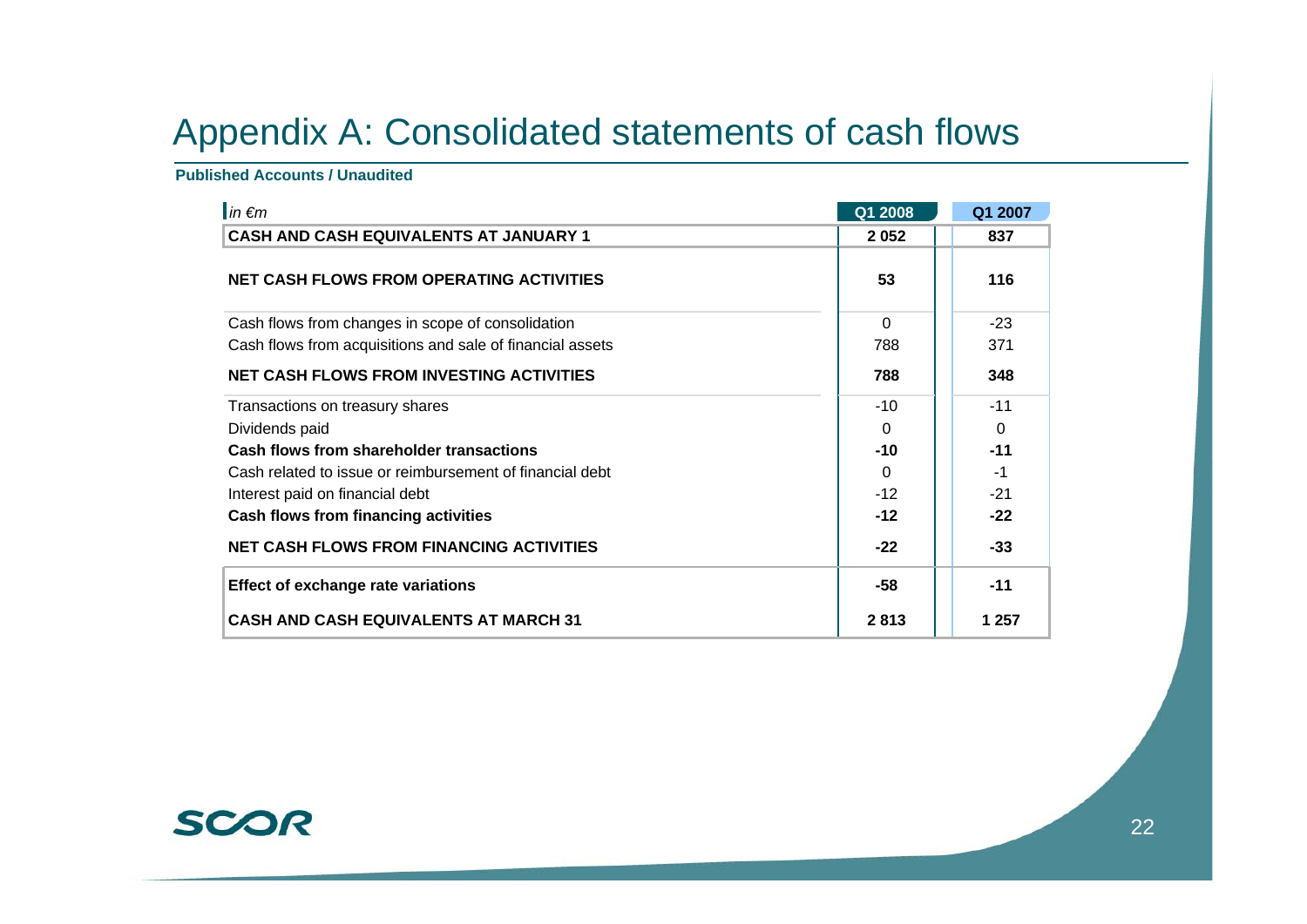# Appendix B: Pro-forma vs. published P&L Q1 2007

| $\mathsf{I}$ in $\epsilon$ m                | <b>Published</b><br>Q1 2007 | <b>Variation</b> | Proforma<br>Q1 2007 |
|---------------------------------------------|-----------------------------|------------------|---------------------|
| Gross written premiums                      | 1 040                       | 385              | 1 4 2 5             |
| Net earned premiums                         | 895                         | 368              | 1 2 6 3             |
| Current net investment income <sup>1)</sup> | 158                         | 33               | 191                 |
| Operating income before FVI <sup>2)</sup>   | 128                         | 13               | 141                 |
| $FVI2$ investment income                    | $-1$                        | 0                | $-1$                |
| Operating income                            | 127                         | 13               | 140                 |
| Net income                                  | 76                          | 9                | 85                  |
|                                             |                             |                  |                     |
| Combined ratio                              | 97.7%                       | $+5.0$ pts       | 102.7%              |
| thereof: Expense ratio                      | 7.5%                        | $+0.3$ pts       | 7.8%                |
| Life operating margin                       | 7.8%                        | $+0.1$ pts       | 7.9%                |
| Investment yield                            | 4.6%                        | $-0.7$ pts       | 3.9%                |
| Effective tax rate                          | 32.8%                       | $-2.0$ pts       | 30.8%               |

 *Unaudited pro-forma presented to illustrate the effect as if the acquisition has been made on 1/1/07*

 **Key adjustments for Converium related to event prior to August 8, 2008:**

- Removal of DTA variation allowance
- Removal of the net impact of prior year developments
- Reset of net capital gains
- п **Elimination of transaction costs**
- **Translation adjustments**
- **Written premiums recognition patterns harmonized to SCOR Group accounting policy (no impact on earned premiums)**
- **Key adjustments for SCOR** 
	- **If** Impact of cash payment for Converium acquisition anticipated to 1/1
- **All key metrics harmonized to SCOR Group methodology (e.g. CR%)**
- **No synergies included**

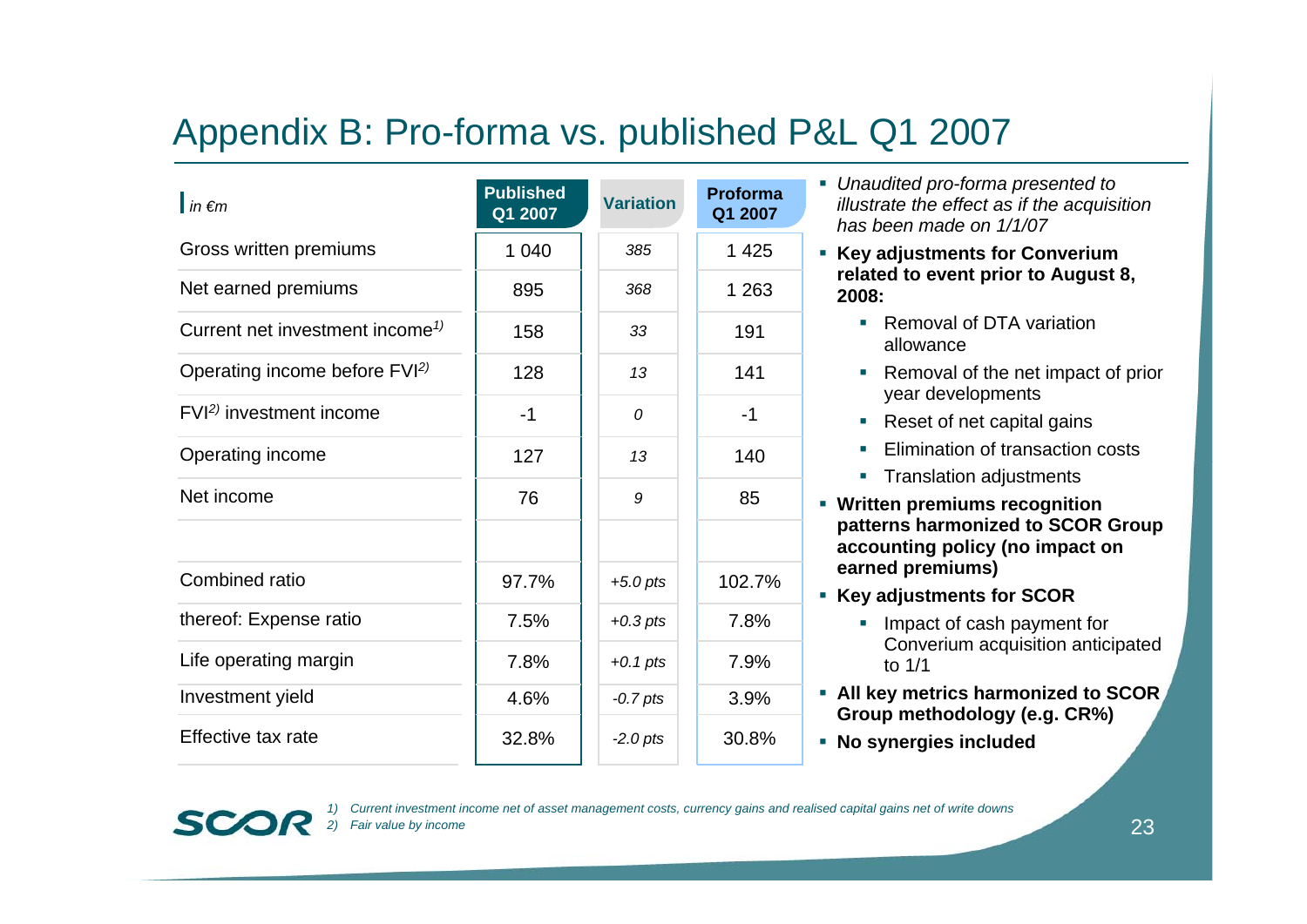#### Appendix C: Consolidated statement of income proforma 2007 by segment

#### **Proforma Accounts / Unaudited**

| $\mathsf{I}$ in $\epsilon$ m                                                  |         | Full year 2007 |                 |         |  |
|-------------------------------------------------------------------------------|---------|----------------|-----------------|---------|--|
|                                                                               | Life    | Non-<br>Life   | Intra-<br>group | Total   |  |
| Gross written premiums                                                        | 2613    | 3 2 4 0        |                 | 5853    |  |
| Change in unearned premiums                                                   | $-13$   | $-108$         |                 | $-121$  |  |
| <b>Gross earned premiums</b>                                                  | 2600    | 3 1 3 2        | $\bf{0}$        | 5732    |  |
| Other income from operations                                                  | 16      | 31             | $-11$           | 36      |  |
| Of which other income excluded from combined ratio calculation                |         | 12             |                 | 12      |  |
| Investment income                                                             | 323     | 391            |                 | 714     |  |
| Capital gains/losses on sale of investments                                   | 11      | 99             |                 | 110     |  |
| Change in fair value of investments entered by fair value through income/loss | 8       | 12             |                 | 20      |  |
| Change in depreciation of investment                                          | $-1$    | $-11$          |                 | $-12$   |  |
| Foreign exchange gains/losses                                                 | $-2$    | 3              |                 | 1       |  |
| Net investment income                                                         | 340     | 494            | 0               | 834     |  |
| Total income from ordinary activities                                         | 2955    | 3657           | $-11$           | 6601    |  |
| Expenses for claims and policy benefits                                       | $-1968$ | $-1893$        |                 | $-3861$ |  |
| Gross earned commissions                                                      | $-606$  | $-639$         |                 | $-1246$ |  |
| Retroceded gross written premiums                                             | $-248$  | $-257$         |                 | $-505$  |  |
| Variation in retroceded unearned premiums                                     | 1       | 1              |                 | 3       |  |
| Retroceded earned premiums                                                    | $-247$  | $-256$         |                 | $-503$  |  |
| Retroceded claims                                                             | 166     | $-114$         |                 | 52      |  |
| Retroceded commissions                                                        | 44      | $-4$           |                 | 40      |  |
| Net result from retrocession                                                  | $-36$   | $-374$         | 0               | $-410$  |  |
| Investment management expenses                                                | $-2$    | $-37$          |                 | $-38$   |  |
| Acquisition and administrative expenses                                       | -84     | $-138$         |                 | $-223$  |  |
| Other current operating expenses                                              | $-76$   | $-86$          | 11              | $-151$  |  |
| Other current operating income                                                | 0       | $\Omega$       |                 | 0       |  |
| Total other current income and expenses                                       | $-2772$ | $-3168$        | 11              | $-5929$ |  |
| <b>CURRENT OPERATING RESULT</b>                                               | 182     | 490            | $\bf{0}$        | 672     |  |
| Goodwill variation on acquired assets                                         | 0       | $\Omega$       |                 | 0       |  |
| Other operating expenses <sup>1)</sup>                                        | 0       | $-22$          |                 | $-22$   |  |
| Other operating income                                                        | 0       | $\Omega$       |                 | 0       |  |
| <b>OPERATING RESULT</b>                                                       | 182     | 467            | 0               | 650     |  |



*1) mainly including amortization of customer relationship intangible*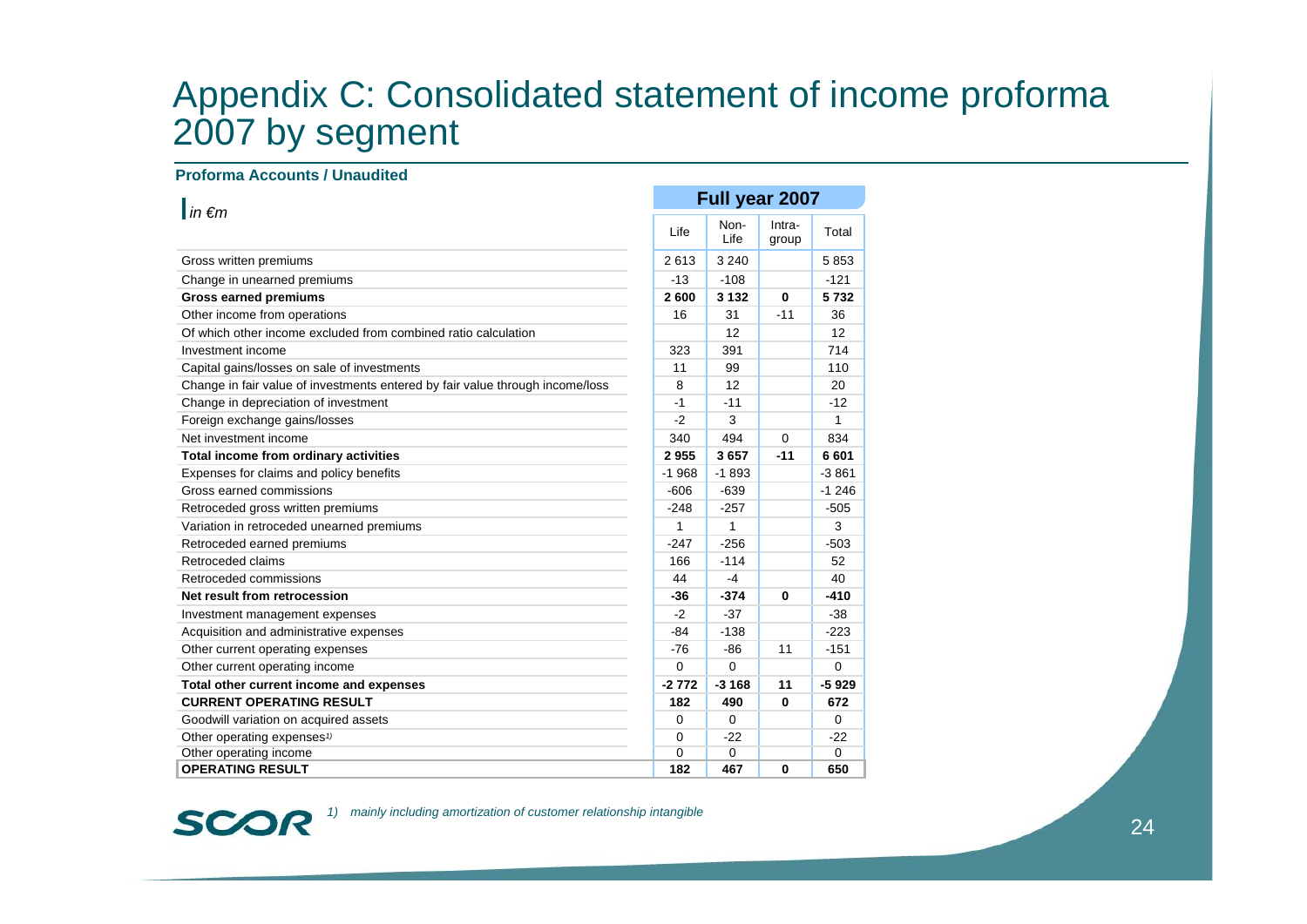### Appendix D: Converium Provisional purchase price allocation

#### **P-GAAP framework: revision of the provisional purchase price allocation**

| 31/12/07 | Q1 2008 | 31/03/08 |
|----------|---------|----------|
| 1876     |         | 1876     |
| 12       |         | 12       |
| 1888     |         | 1888     |
| 1 5 3 5  | (36)    | 1499     |
| 14       |         | 14       |
| (5)      |         | (5)      |
| (30)     |         | (29)     |
| 1514     | (35)    | 1479     |
| 374      | 35      | 409      |
|          |         |          |

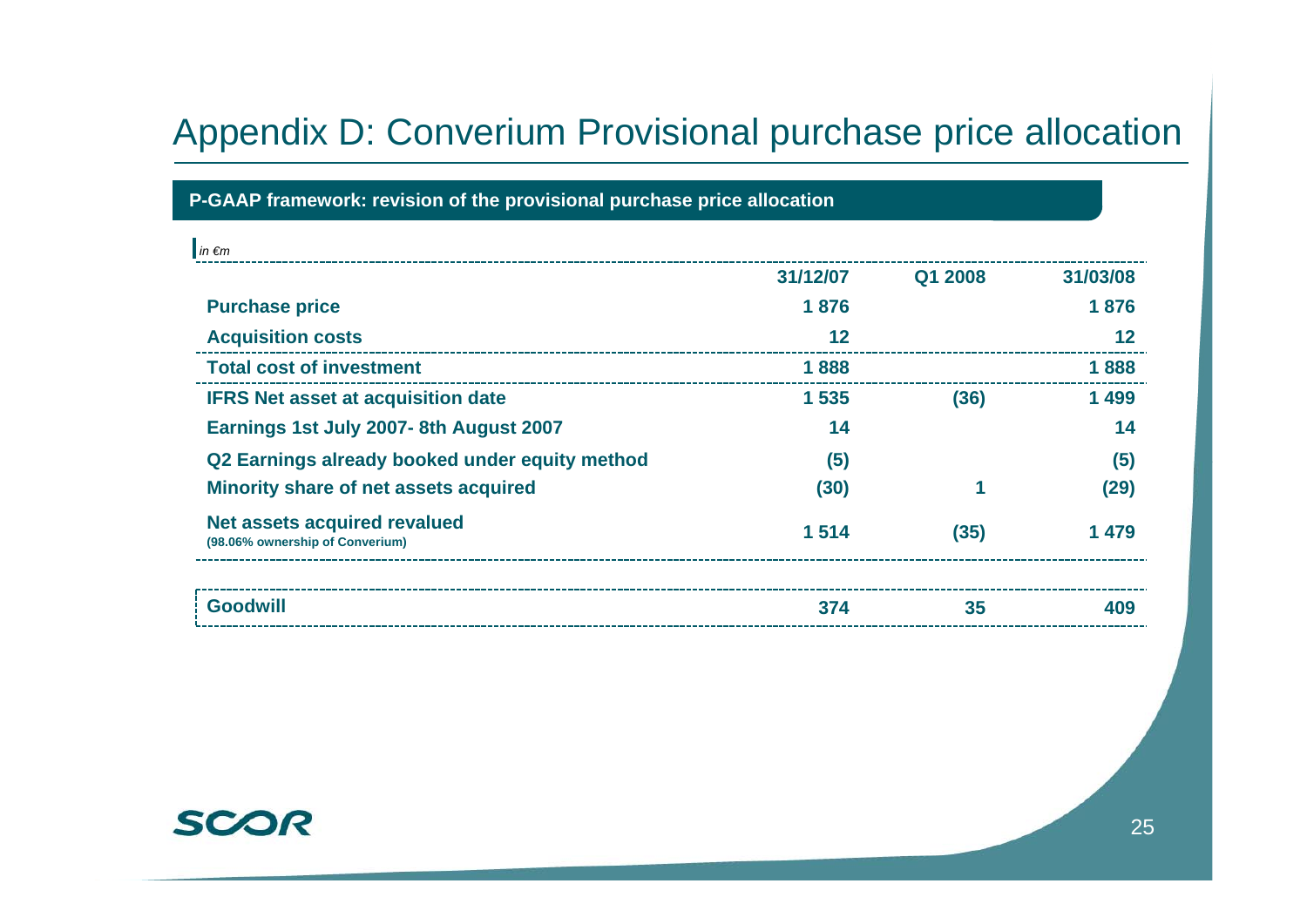#### Appendix E: Calculations of EPS, Book Value per share and ROE

#### **Published Accounts**

| <b>Detail of Earnings per Share Calculation</b> |                     |             |
|-------------------------------------------------|---------------------|-------------|
| $\ln \epsilon$ m                                | Q1 2008             | Q1 2007     |
| Net income (A)                                  | $124$ <sup>1)</sup> | 76          |
| Number of opening shares (1)                    | 182 726 994         | 118 405 108 |
| <b>Time Weighted Treasury</b><br>Shares (2)     | -3 225 326          | $-2660643$  |
| Basic Number of Shares (B)<br>$= (1)+(2)$       | 179 501 668         | 115 744 466 |
| Basic EPS (A)/(B)                               | 0.69                | 0.66        |

| <b>Detail of Book Value per Share calculation</b> |             |             |
|---------------------------------------------------|-------------|-------------|
| $\mathsf{I}$ in $\epsilon$ m                      | Q1 2008     | Q1 2007     |
| Net equity (A)                                    | 3 552 204   | 2 313 658   |
| Number of closing shares (1)                      | 182 726 994 | 118 405 108 |
| Closing Treasury Shares (2)                       | -3 658 633  | $-2911194$  |
| Basic Number of Shares (B)<br>$= (1)+(2)$         | 179 068 361 | 115 493 914 |
| Basic Book Value PS (A)/(B)                       | 19.84       | 20.03       |

#### **Post-tax Return on Equity (ROE)**

| $\mathsf{I}$ in $\epsilon$ m                | Q1 2008             | Q1 2007 |
|---------------------------------------------|---------------------|---------|
| Q1 2008 net income                          | $124$ <sup>1)</sup> | 76      |
| Opening shareholders' equity                | 3592                | 2 2 5 3 |
| Weighted net income <sup>2)</sup>           | 62                  | 38      |
| Translation differential <sup>2)</sup>      | -61                 | -8      |
| Revaluation reserve and other <sup>2)</sup> | $-21$               | U       |
| Weighted average shareholders'<br>equity    | 3572                | 2 2 8 3 |
| <b>Annualized ROE3)</b>                     | 14.6%               | 14.0%   |



*1) Excluding minority shares 2) Pro-rata of 50%: linear acquisition throughout the period 3) Quarterly return compounded for full year*

26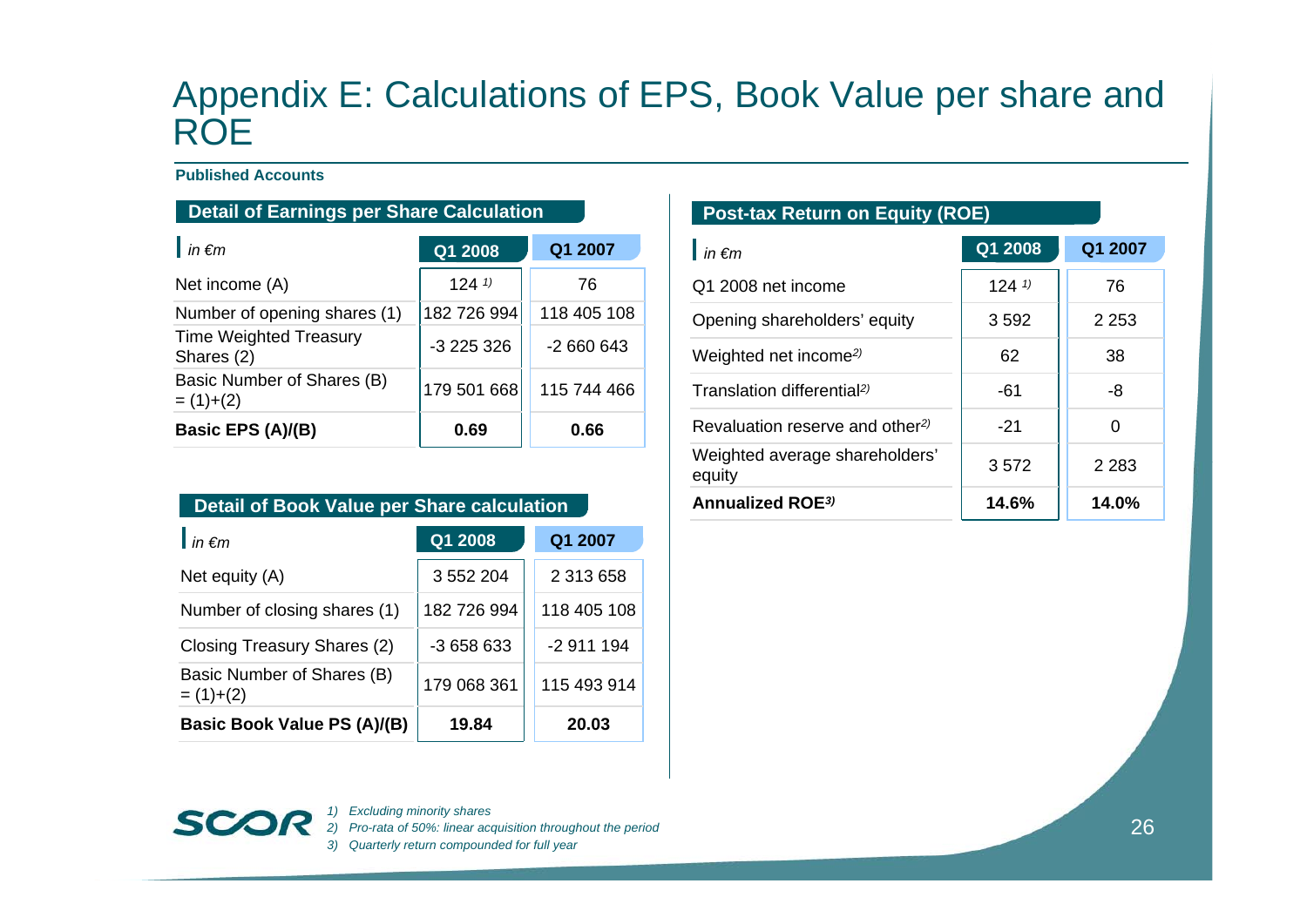## Appendix E: Calculations of Non-life Combined Ratio

| <b>Unaudited</b>                                                     | at March 31 | at March 31                        |
|----------------------------------------------------------------------|-------------|------------------------------------|
| $\mathsf{I}$ in $\epsilon$ m                                         | 2008        | 2007<br>$(proforma)$ <sup>1)</sup> |
|                                                                      | Non-Life    | Non-Life                           |
| Gross earned premiums                                                | 702         | 751                                |
| Retroceded earned premiums                                           | $-38$       | $-55$                              |
| Net earned premiums (A)                                              | 664         | 696                                |
| Expenses for claims and policy benefits                              | $-474$      | $-509$                             |
| Retroceded claims                                                    | 5           | $\overline{4}$                     |
| Total claims (B)                                                     | $-469$      | $-505$                             |
| <b>Claims ratio</b> (Net attritional + Natural catastrophes) (B)/(A) | 70.6%       | 72.6%                              |
| Gross earned commissions                                             | $-145$      | $-159$                             |
| Retroceded commissions                                               | 2           | 4                                  |
| <b>Total commissions (C)</b>                                         | $-143$      | $-155$                             |
| <b>Commissions ratio (C)/(A)</b>                                     | 21.5%       | 22.3%                              |
| Total Technical Ratio ((B)+(C))/(A)                                  | 92.1%       | 94.9%                              |
| Acquisition and administrative expenses                              | $-31$       | $-30$                              |
| Other current operating expenses                                     | $-21$       | $-28$                              |
| Other income from operations                                         | 2           | 15                                 |
| Of which other income excluded from combined ratio calculation       | 5           | $-11$                              |
| Other current operating income                                       | 0           | $\Omega$                           |
| Total management expenses (D)                                        | $-45$       | $-54$                              |
| Total management expense ratio (D)/(A)                               | 6.7%        | 7.8%                               |
| Rounding                                                             | $-0.1%$     |                                    |
| Total Combined Ratio ((B)+(C)+(D))/(A)                               | 98.8%       | 102.7%                             |



*1) Unaudited accounts; illustrate the effect on the Group's income statement of the Converium acquisition as if the acquisition had taken place on 1st January 2007*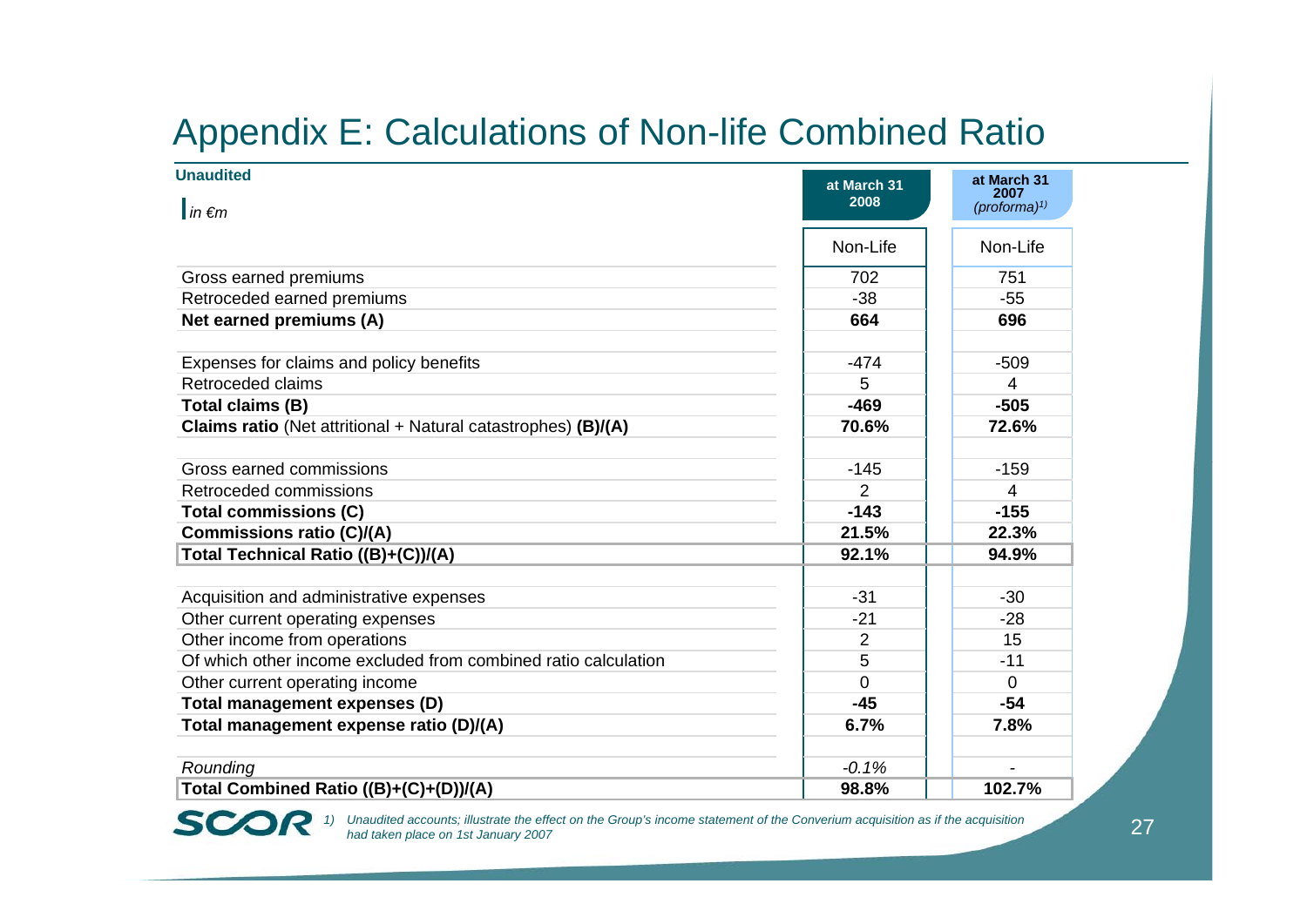# Appendix F: Net liabilities



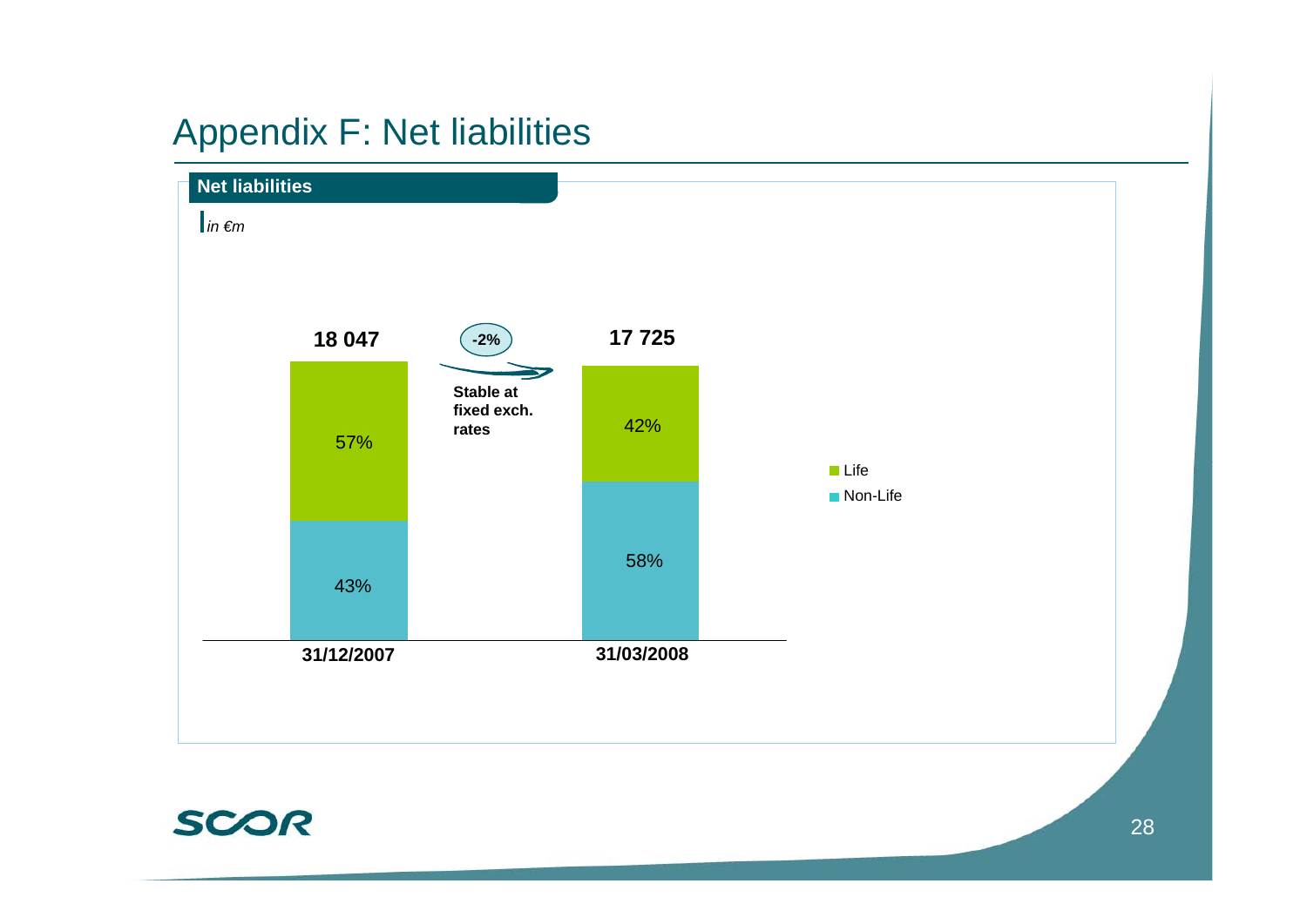#### Appendix G: Investment portfolio by IFRS accounting classification



#### SCOR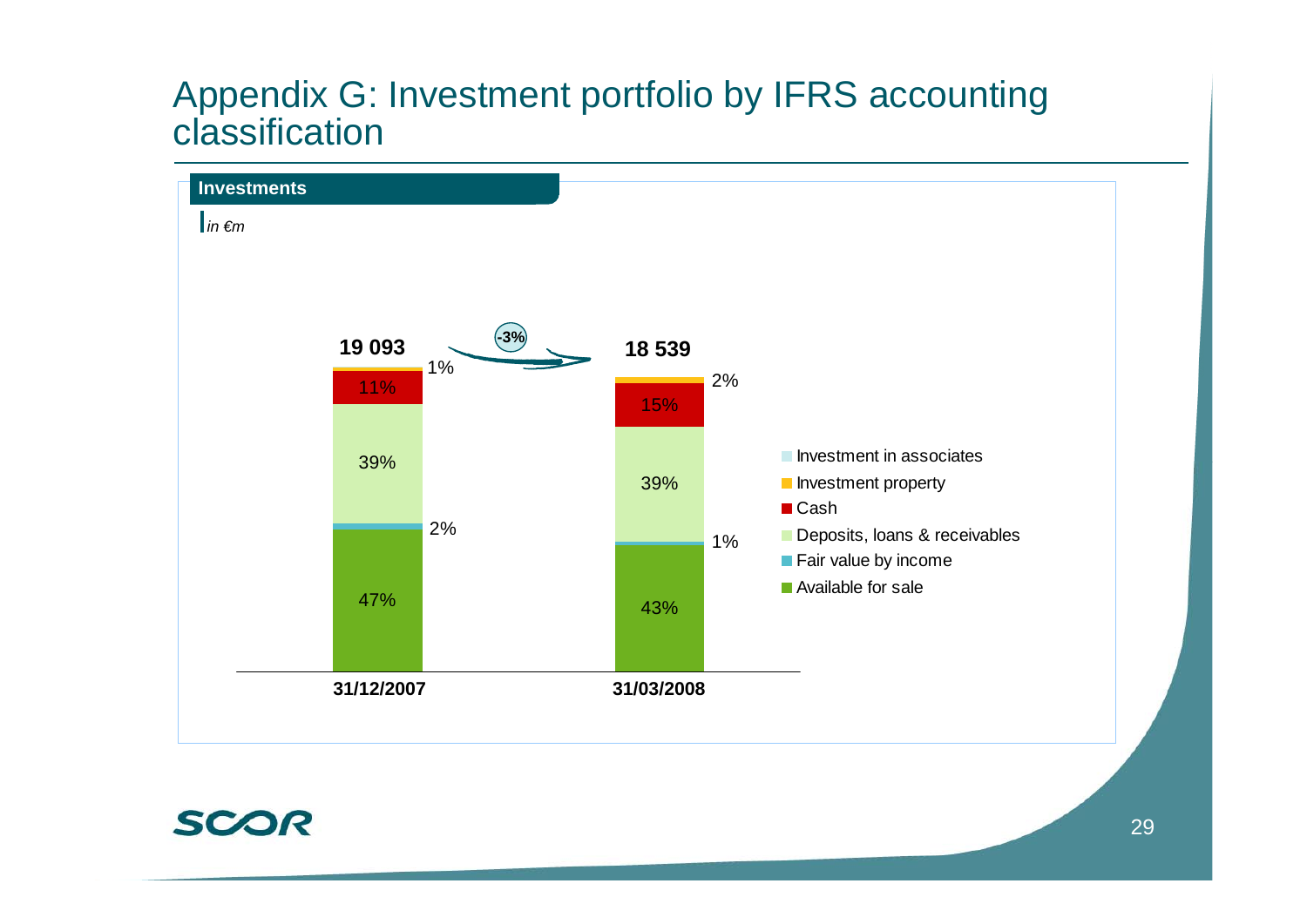#### Appendix G: Unrealized gains & losses evolution

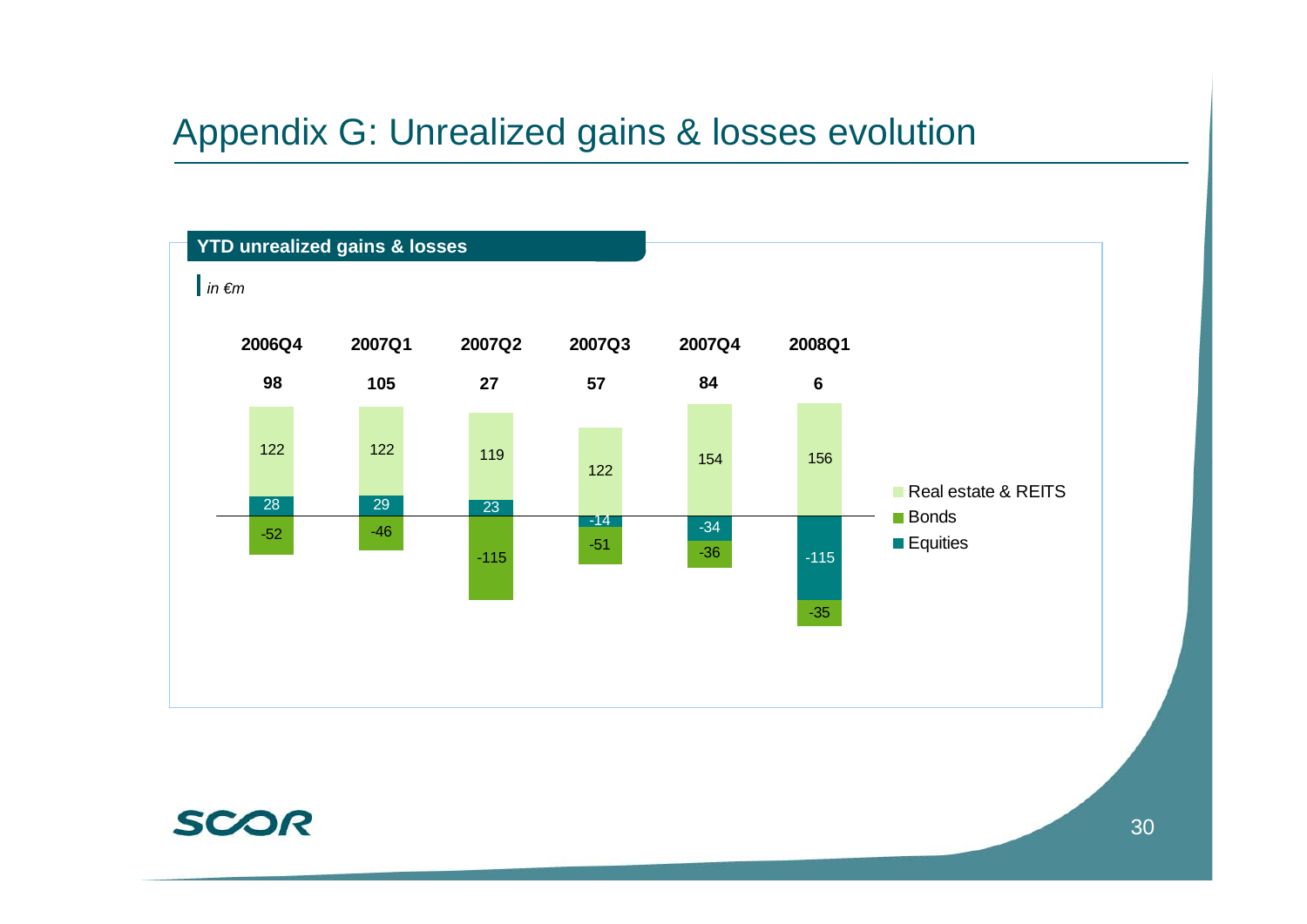## Appendix G: Investment income QTD



*1) Pre-tax, post tax € 7 million 2) Rounding - minus € 1 million*



*3) Fair value by income – includes € -20 million related to equity options used to hedge US equity linked annuity book, offset to be found in life technical result, no net impact and no impact on life operating margin*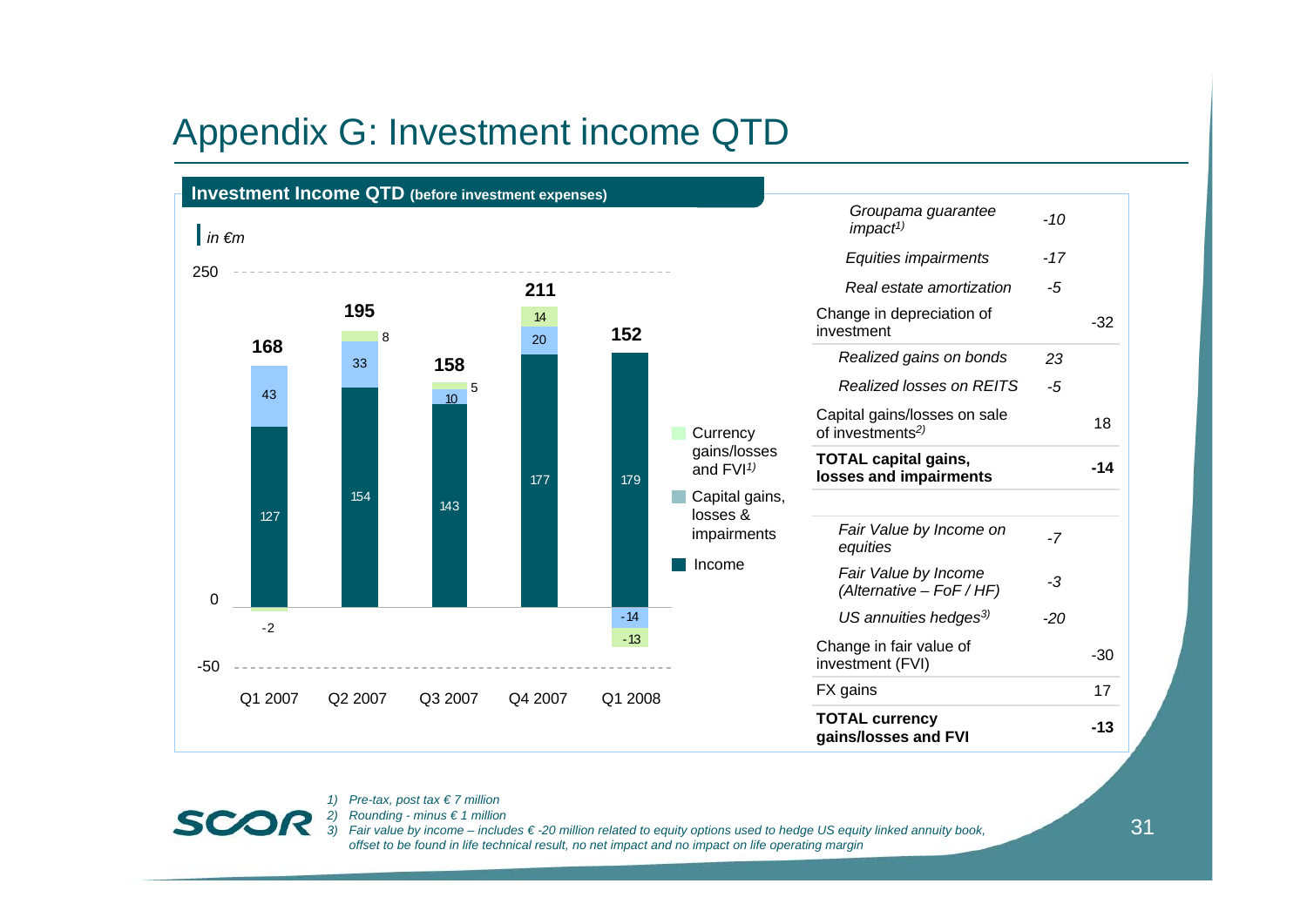### Appendix G: Update on structured products



- $\mathcal{C}$  Structured products mainly used to optimize asset liability matching - mainly supporting long-term Life liabilities
- $\mathcal{L}_{\mathcal{A}}$ • Credit selection based on underlying issuance quality – only € 27 million credit enhanced by monoliners, all expected to maintain investment grade rating even in the case of complete monoliner failure
- $\mathcal{L}_{\mathcal{A}}$  All investments performing and providing expected cash flows, no impairment recorded. In depth pricing analysis performed & on-going monitoring in place - total unrealized losses of  $\sim \epsilon$  43 million - as of 31/03/2008